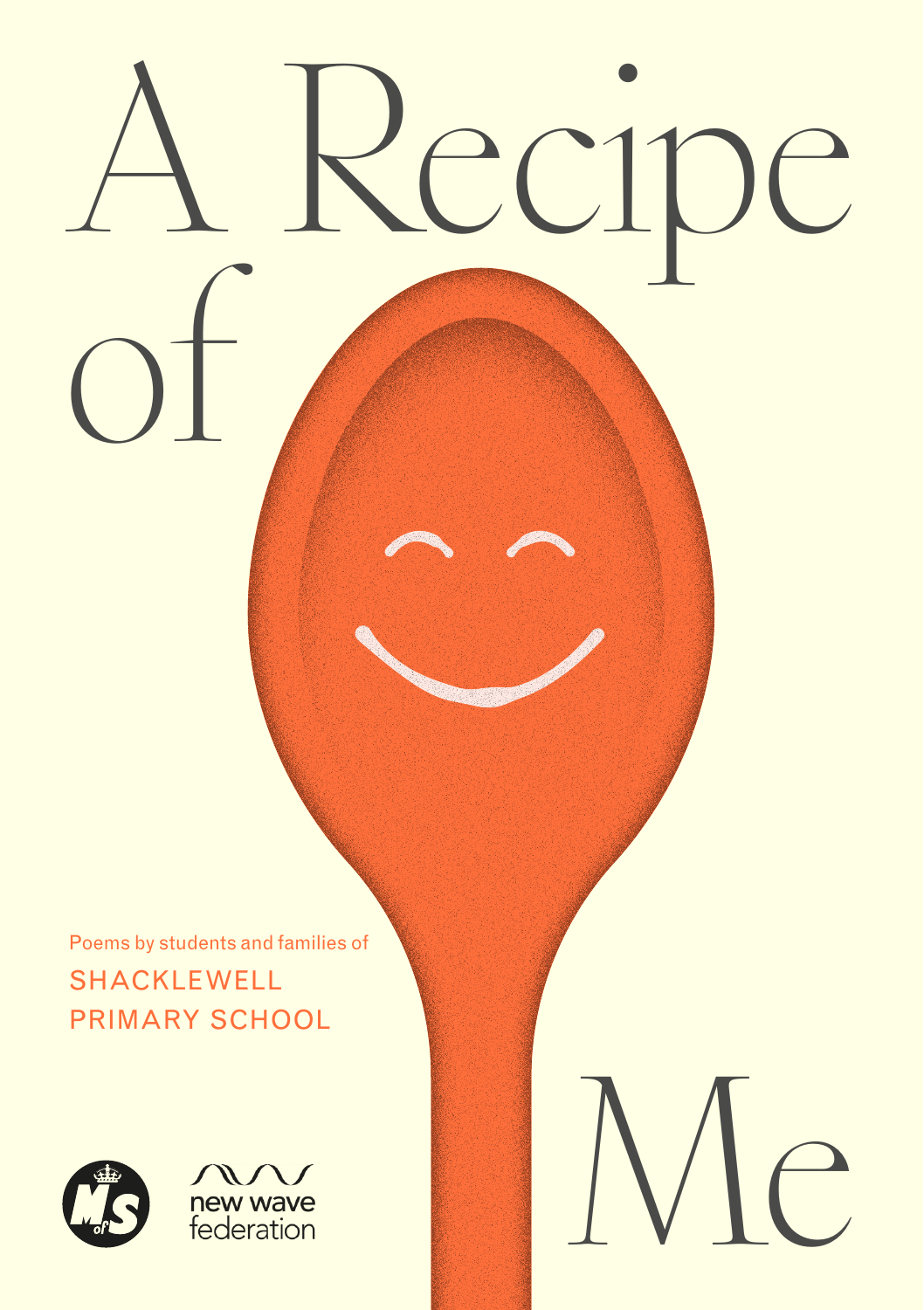First published in Great Britain in 2021 by Ministry of Stories 159 Hoxton Street, London N1 6PJ ministryofstories.org

This published edition is © Ministry of Stories. The author of each poem has granted permission for his or her work to be included in this book. If you want to adapt, reprint, translate or do anything else with all or any part of this publication, please contact the Minister for Small Print at the Ministry of Stories.

Designed by Edward Cornish Studio Edited by Laila Sumpton

### With thanks to...

The following magnificent Ministry of Stories volunteers: Mara Alperin Anila Arshad-Mehmood Kathrine Bancroft Natasha Blok Becca Chapman Natasha Cheung Hazel Ellis Alex Henson Liam Hogan Katie Mason Maxine Noth Nico Schumann Beate Sonerud

Deputy Headteachers at the New Wave Federation of Schools: Colleen Drake Duncan Kilty Cassey Williams

Lead Writing Facilitator for Ministry of Stories: Laila Sumpton

Education Programme Manager for Ministry of Stories: Holly Gillanders

Volunteer and Programme Administrator for Ministry of Stories: Dorothy Cotter



### Foreword

Foreward by Cassey Williams Deputy Head Teacher, Shacklewell Primary School

> The 'A Recipe of Me', 'A Recipe of Us' project has been enjoyed by teachers, children and families alike due to the opportunities it has given the children to celebrate what makes them unique. It has given the children a voice and made them feel proud of who they are.

Throughout the year we have been diving into stories often forgotten or unheard within our 'Untold Stories' project. Working in partnership with Ministry of Stories led to the children being able to share their very own untold stories about their families and provided them with the opportunities to realise all of the connections that they have with one another.

The creative writing process engaged everyone. Shacklewell teachers took great delight in seeing even the most reluctant of writers becoming budding poets as they worked through their drafts. It was this excitement from the children that led to a brilliant effort from our families who spent time working on 'A Recipe of Us' poems at home too.

As you read the poems I am sure you will agree that the choice of language in the poems, the humour and the love expressed is truly wonderful. Shacklewell students and families put so much time and thought into creating this poetry, we hope you enjoy reading this selection.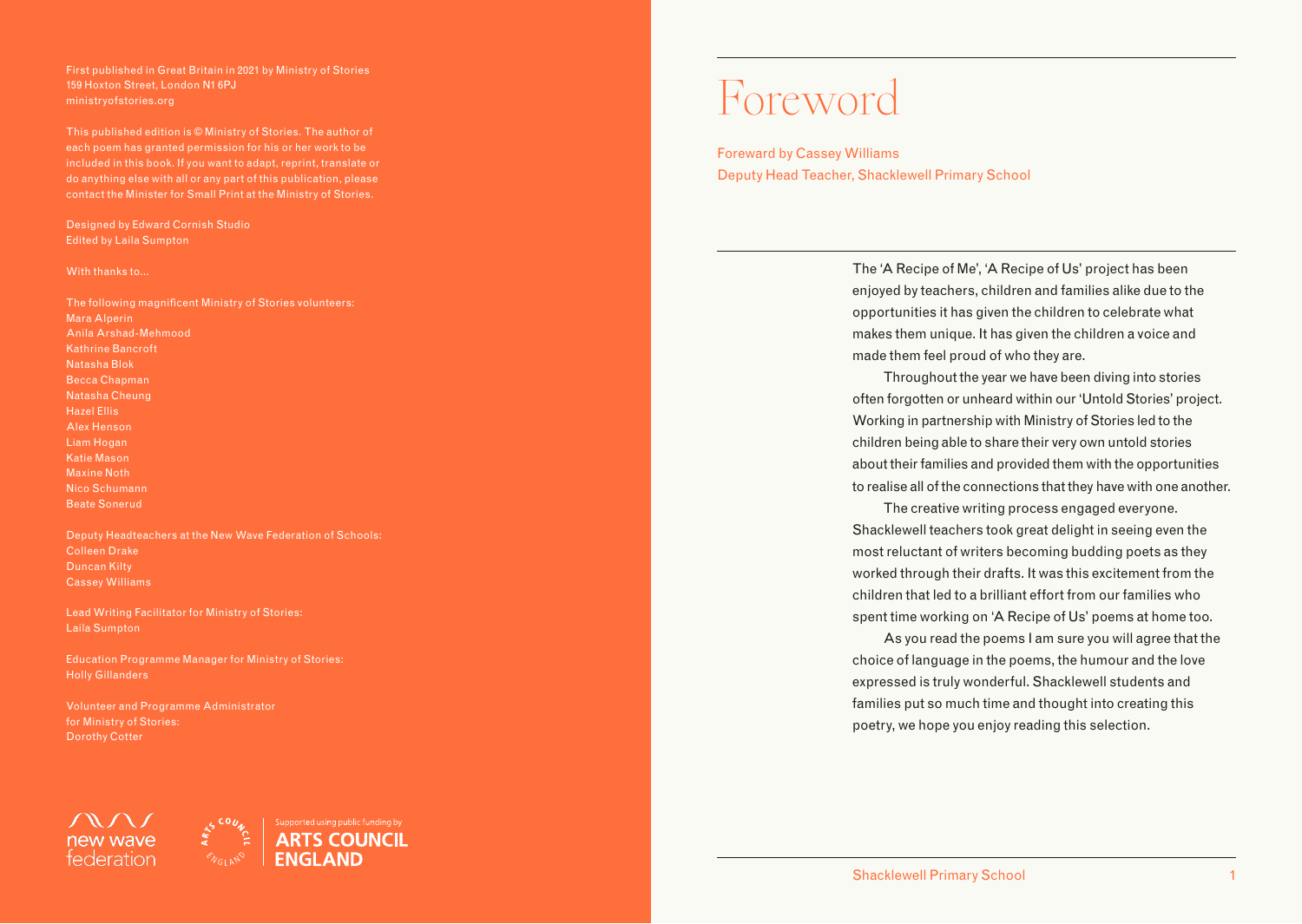### Contents

| <b>Introduction by Laila Sumpton</b> | 5              | Rayan <sup>2S</sup>            | 31 |
|--------------------------------------|----------------|--------------------------------|----|
|                                      |                | Sulihat <sup>4S</sup>          | 32 |
| Abdul <sup>2S</sup>                  | $6\phantom{1}$ | Aimee <sup>6W</sup>            | 33 |
| Caleb <sup>14S</sup>                 | $\overline{7}$ | Winston <sup>3S</sup> & Family | 34 |
| Amelia <sup>6S</sup>                 | 8              | Rizwan <sup>1S</sup>           | 35 |
| Abigail <sup>3S</sup>                | $\overline{9}$ | Sara <sup>5S</sup>             | 36 |
| Huzaifah <sup>1S</sup>               | 10             | Sienna <sup>2S</sup>           | 37 |
| Azaliah <sup>5S</sup>                | 11             | Isabella <sup>4W</sup>         | 38 |
| Jessie <sup>2S</sup>                 | 12             | Aneta <sup>6W</sup> & Family   | 39 |
| Caleb <sup>4S</sup>                  | 13             | Zavyar <sup>3S</sup> & Family  | 40 |
| Amelie <sup>6S</sup>                 | 14             | William <sup>1S</sup>          | 41 |
| Theo <sup>3S</sup>                   | 15             | Sasha <sup>5S</sup> & Family   | 42 |
| Meleksu <sup>1S</sup>                | 16             | Ensar <sup>2W</sup>            | 43 |
| Ella <sup>5S</sup>                   | 17             | Isobel <sup>4W</sup>           | 44 |
| Marnie <sup>2S</sup>                 | 18             | Asmin <sup>6W</sup>            | 45 |
| Derin <sup>4S</sup>                  | 19             | Louis <sup>3W</sup>            | 46 |
| Ben <sup>6S</sup>                    | 20             | Alryan <sup>1W</sup>           | 47 |
| Rizwana <sup>3S</sup>                | 21             | Tahia <sup>5S</sup>            | 48 |
| Oliver <sup>1S</sup>                 | 22             | George <sup>2W</sup>           | 49 |
| Neveah <sup>2S</sup>                 | 23             | Jayden <sup>4W</sup>           | 50 |
| Erdem <sup>5S</sup>                  | 24             | Charan <sup>6W</sup>           | 51 |
| Jessica <sup>4S</sup>                | 26             | Iris <sup>3W</sup>             | 52 |
| Helen <sup>6S</sup>                  | 27             | Giorgio <sup>1W</sup>          | 53 |
| Herbie <sup>3S</sup>                 | 28             | Kezia <sup>5W</sup>            | 54 |
| Quincy <sup>1S</sup>                 | 29             | Hasnain <sup>2W</sup>          | 55 |
| Nicholas <sup>5S</sup>               | 30             | Leina <sup>4W</sup>            | 56 |

| Deniz <sup>6W</sup>    | 57 |
|------------------------|----|
| Miguel <sup>3W</sup>   | 58 |
| Jean <sup>1W</sup>     | 59 |
| Claudia <sup>5W</sup>  | 60 |
| Laima <sup>2W</sup>    | 61 |
| Zanaib <sup>4W</sup>   | 62 |
| Mikel <sup>6W</sup>    | 63 |
| Lark <sup>3W</sup>     | 64 |
| Louis <sup>1W</sup>    | 65 |
| Daphne <sup>5W</sup>   | 66 |
| Julianah <sup>2W</sup> | 67 |
| Zoe <sup>4W</sup>      | 68 |
| Samantha <sup>6W</sup> | 69 |
| Callie <sup>3W</sup>   | 70 |
| Olivia <sup>1W</sup>   | 71 |
| George <sup>5W</sup>   | 72 |
| Shiloh <sup>2W</sup>   | 73 |
| Holly <sup>5W</sup>    | 74 |
| Ted <sup>3W</sup>      | 75 |
| Sulaiman <sup>2W</sup> | 76 |
| Oscar <sup>5W</sup>    | 77 |
| Rayyan <sup>3W</sup>   | 78 |
|                        |    |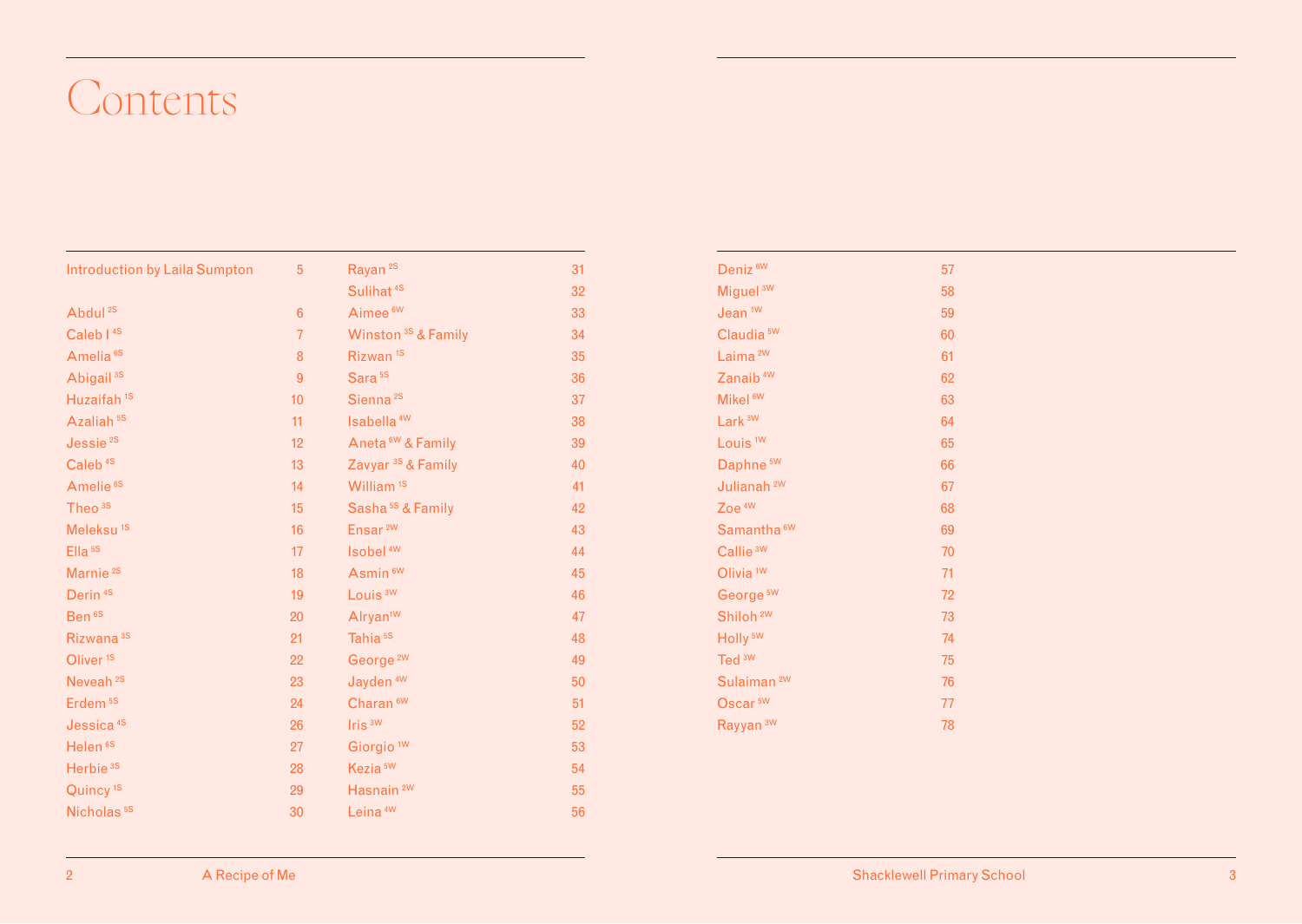### <span id="page-3-0"></span>Introduction

Laila Sumpton Lead Writing Facilitator for Ministry of Stories

> This book may contain ingredients that you do not often cook with – like books, games, sounds of purring cats and even parents! All the ingredients in these wonderful recipes have been chosen by the students because they are special to them, and it is so exciting to learn about what makes them unique. We also have recipes for families – so be prepared to enjoy a recipe book like no other! Well done to all the students, teachers, families and Ministry of Stories volunteers who were the essential ingredients of this book – it was a joy to edit!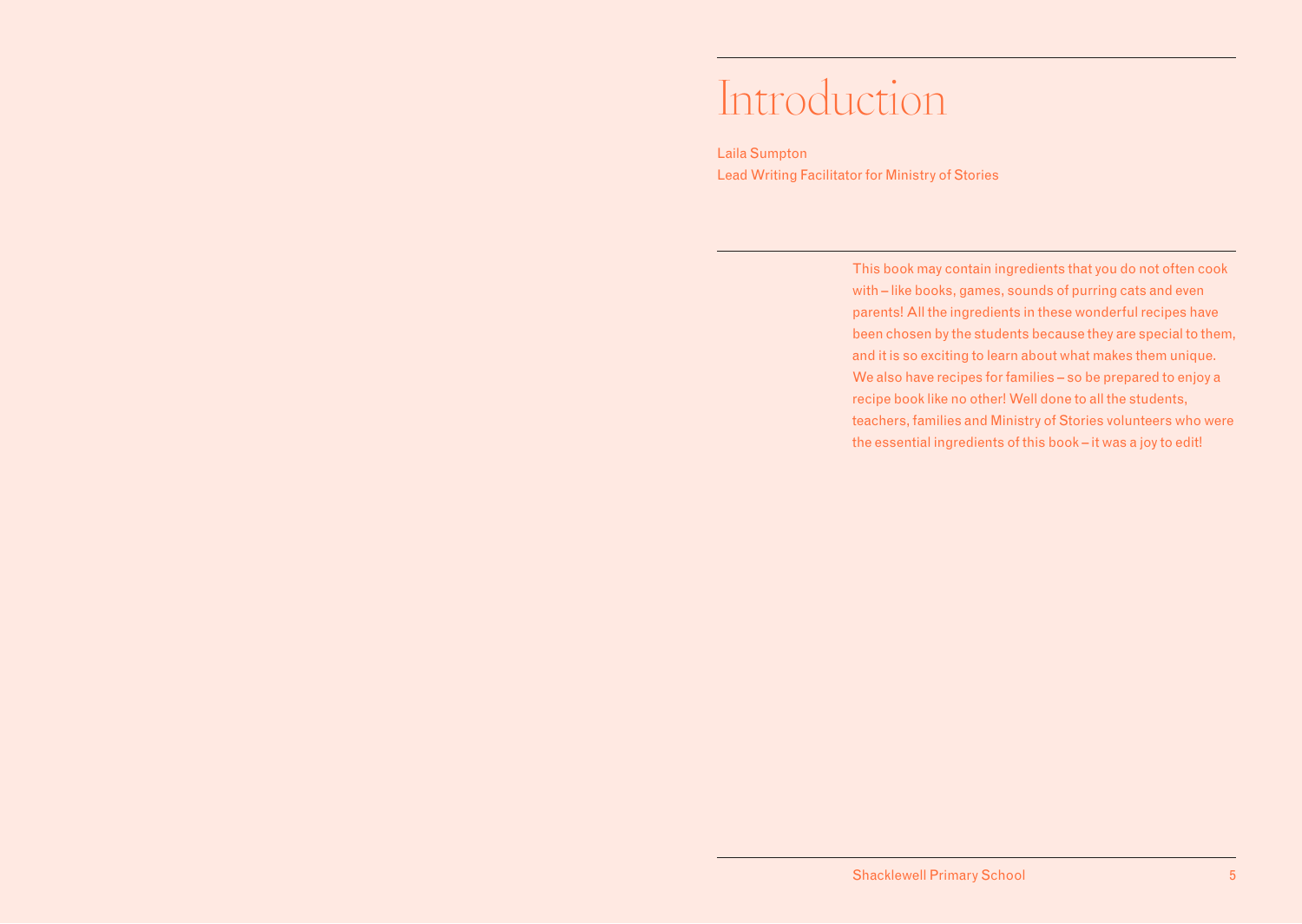### <span id="page-4-0"></span>Abdul<sup>2S</sup> Caleb I <sup>4S</sup>

Sprinkle a gram of extraordinary swimming, Microwave a bag of radical riding bikes, Toast a bit of lightning racing legs, Chop a spoonful of marvellous Minecraft, Scatter a pinch of fantastic Roblox, Cool a metre of sprinkled friendship, Spread within a house of active humans, Get a country of braveness, Then hug with love for my PC.

Take a dash of smartness Add a spoon of cheekiness Mix in a cup of family Until bright and bold.

Add a dash of dreams and talents Then stir in some kindness Sprinkle in more family Sprinkle in friends.

Decorate with annoyingness **Creativity** And resilience And serve a funny guy.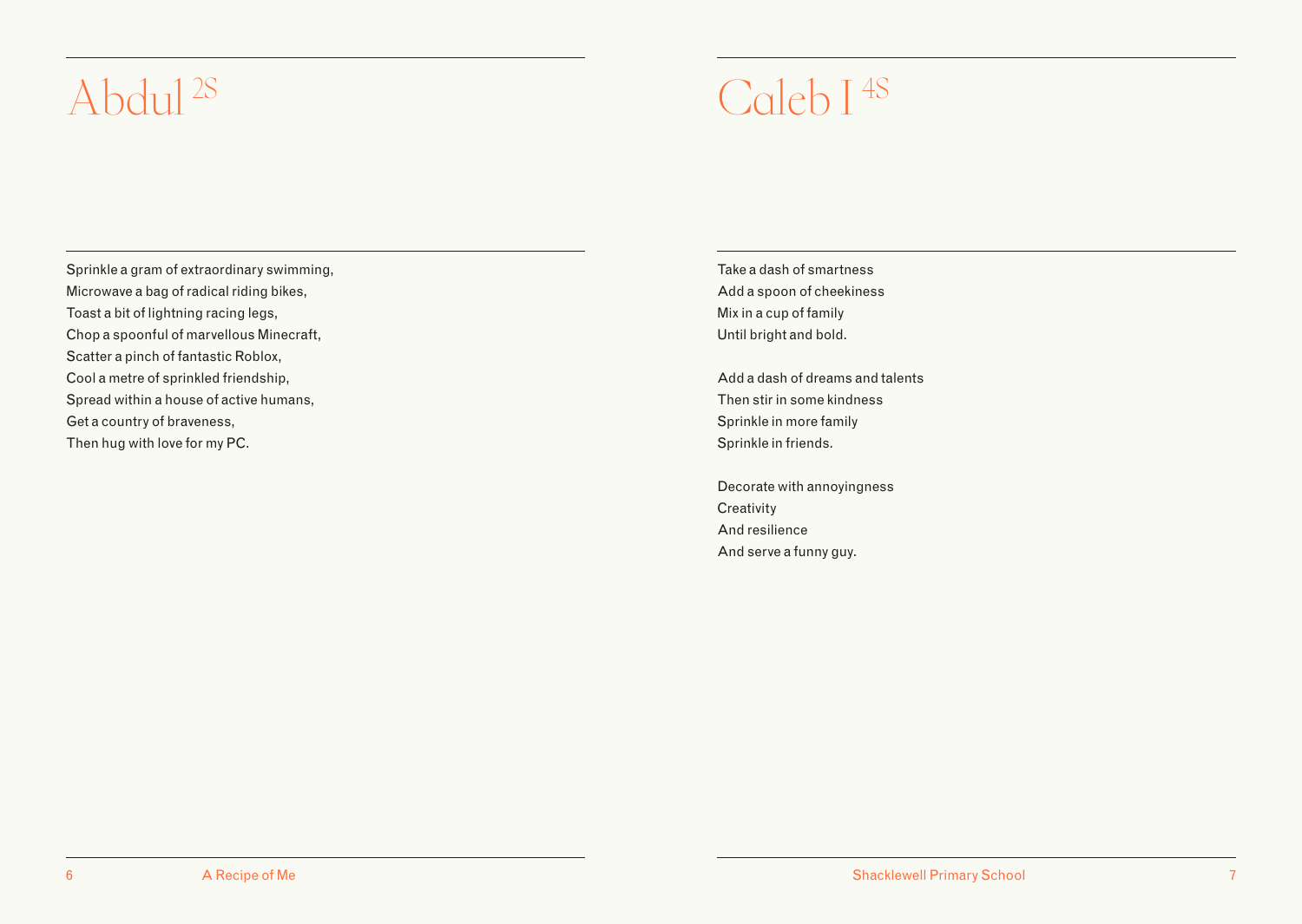### <span id="page-5-0"></span>Amelia<sup>6S</sup> Abigail <sup>3S</sup>

 To start, Whisk the smells of trees with perfume,

Gather a few Creepy, jump-scaring films – Preheat them to 180 °C,

Cautiously grab a few stray cats gently peel them away from each other,

Add a pinch of sparkly, brand new, small crystals – Slowly grill them,

Carelessly sprinkle Old fashioned digital art,

Squash slowly the meows of a hungry cat,

Decorate with a spread of delicious sweets.

Grab a bowl of kindness and thoughtfulness, Next softly whisk the laughter with a teaspoon of smiles, Then slice a heap of love as large as the ocean, Then mix magical melodies into a bowl, After that mash a dollop of resilience, Pinch a dash of lemon as sweet as ginger pineapple, Then pour in the sound of birds singing, Chop squares of charming chocolate, Season with a handful of focus, Finish with a boatful of intelligence, Finally, leave to settle by the window of wilderness.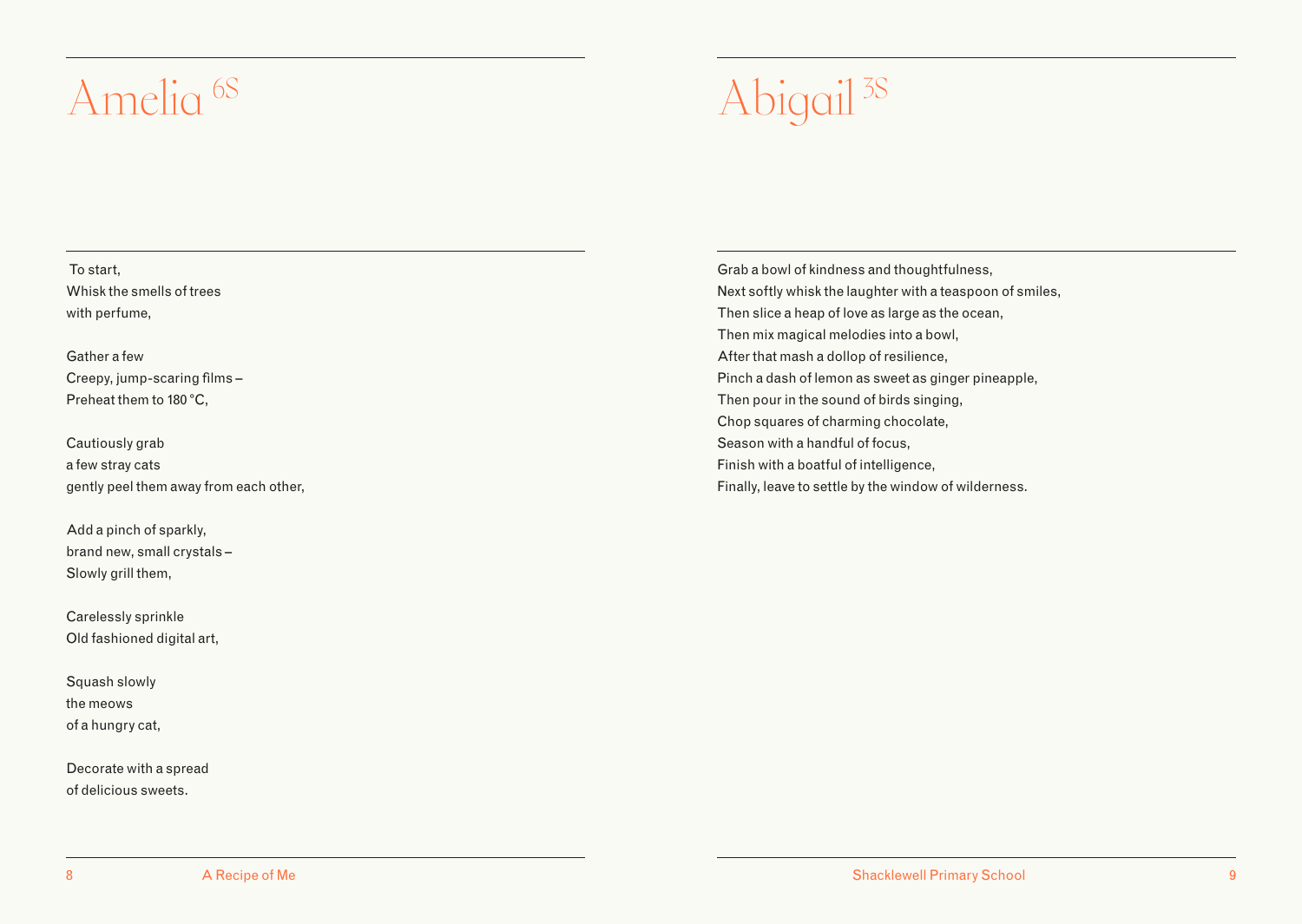### <span id="page-6-0"></span>Huzaifah <sup>IS</sup> Azaliah <sup>5S</sup>

Sprinkle a spoonful of kind brown eyes.

Grab a jug of short black hair.

Heap three spoons of kindness.

Drop in five heaped jugs of creativity.

Start by serving some horse-riding, A pinch of ballet, One pint of singing, Two dollops of friendship.

A litre of playing with my baby cousin, Two whole gallons of spending time with my loving family, Ten whole litres of listening to my favourite singer Raffee, And pour it all in a fierce purple bowl.

Vigorously stir whilst adding iPad watching and laptop playing, Then leave it to set. In a separate bowl add some cheekiness, And love for animals.

Add a bit of being the only [favourite] child, The combine it all together and stir with a steel spoon, Throw in a train-driving Mum, Mix in some Nigerian heritage.

Once combined pour into a heart tray, And place in an overjoyed oven and leave for one hour, Once done ice with kindness And sprinkle with joy and happiness.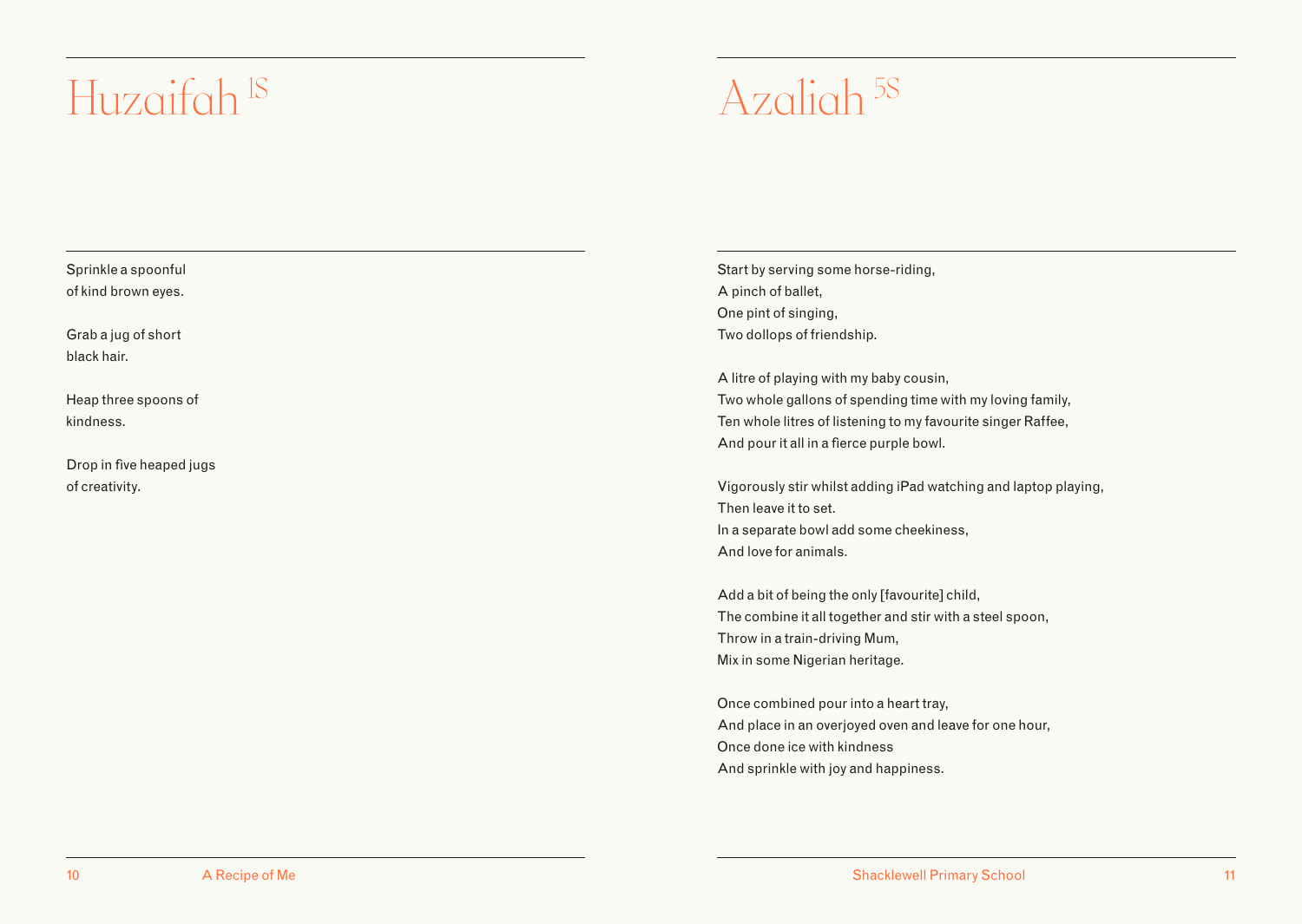<span id="page-7-0"></span>

Cut a cupful of serene singing. Dab a pinch of cheeky trampolining. Microwave a kilogram of vanishing baking. Sprinkle a jugful of savoury Samson. Stir a spoonful of Mindfulness Mum. Toast a bagful of lovely love. Grill a gram of charming cheekiness. Chop a row of pitch perfect pals. Add a mug of happy holidays. Cook a cupboardful of Sunday sports, grate an ovenful of mad movies.

Take a handful of friends Add a dash of speed Give a splash of football Add a spoonful of resilience.

A dash of adventure books Add hours of Roblox Then add some SFA.

Sprinkle with kindness Crack in a golden yolk of kittens Then blend in a partner who likes to tap.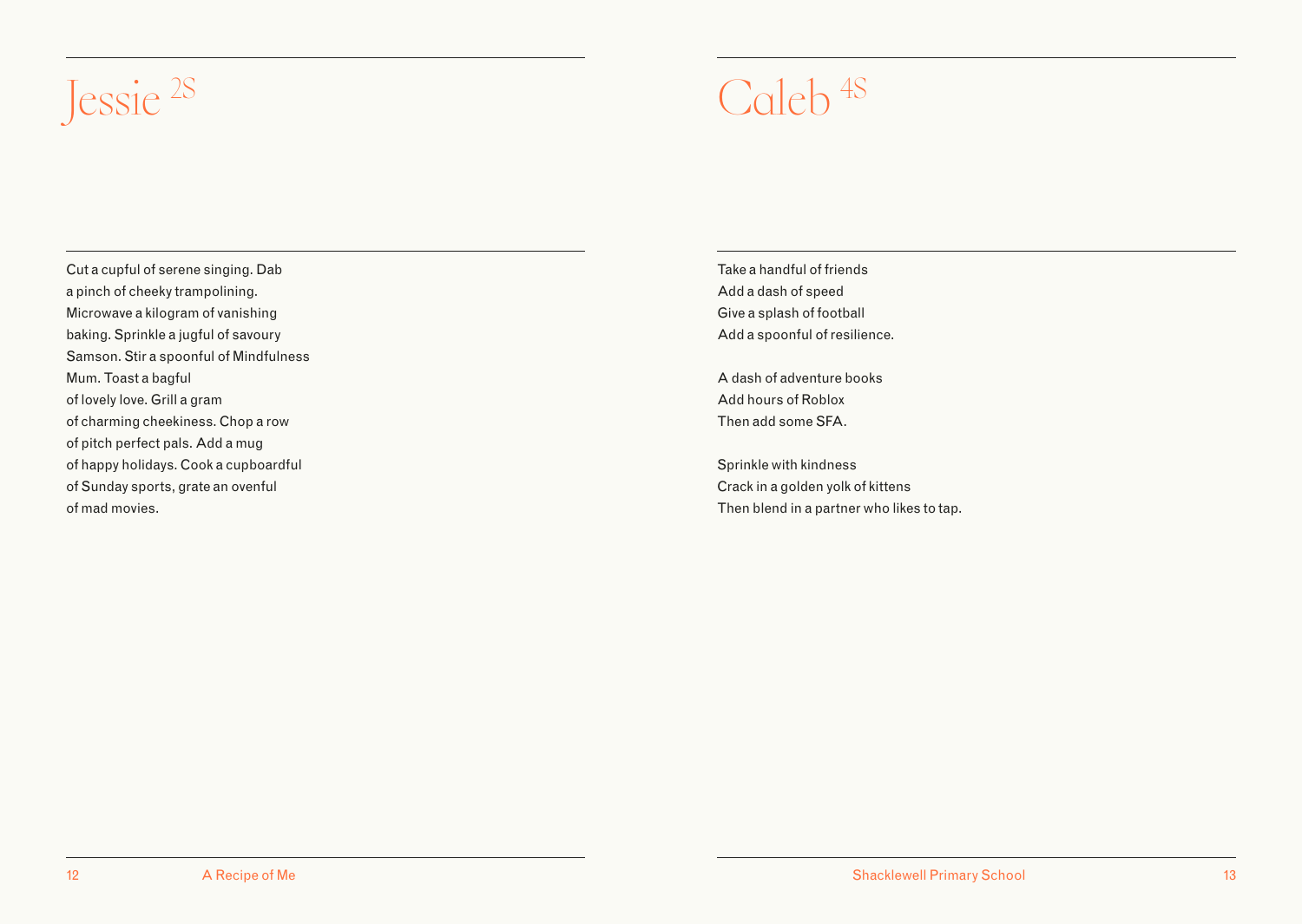### <span id="page-8-0"></span>Amelie 6S Theo 3S

To bake and make me you can start with the smell of the salty sea – preheat it to 180 degrees and squeeze a starry morning breeze.

Slice and dice a friend's advice, Spice and splice a whisper thrice, Roll and toll a bit of my soul, Scissor and simmer the dreams of a swimmer.

Slowly stir a scoop of silence, Bake a batch of silly shyness, With 100 grams of weirdness and jokes, 300 more of artistic hopes.

Carefully blend life and death, With David Bowie's one last breath, Clicking rain it all goes in, Music colours violin.

Sprinkle this with happy memories, Laughter leathery thunder when summery, Put this in an oven closed And wait for it to eventually explode.

Grab a bowl of laughter and slowly fold it in, Carefully measure in 950g of smiles, Mix in a heap of healthy humour, Slowly stir in a heap of enthusiasm – as big as a volcano. Add a pinch of candyfloss and mix it in as quickly as a cheetah, Mash some steamed sponge pudding and gently dip it in custard, Add in a truckload of brains as big as a mountain! Then season with a handful of steak pie, Now put it all into that bowl And leave it to cool in the fantastic fridge.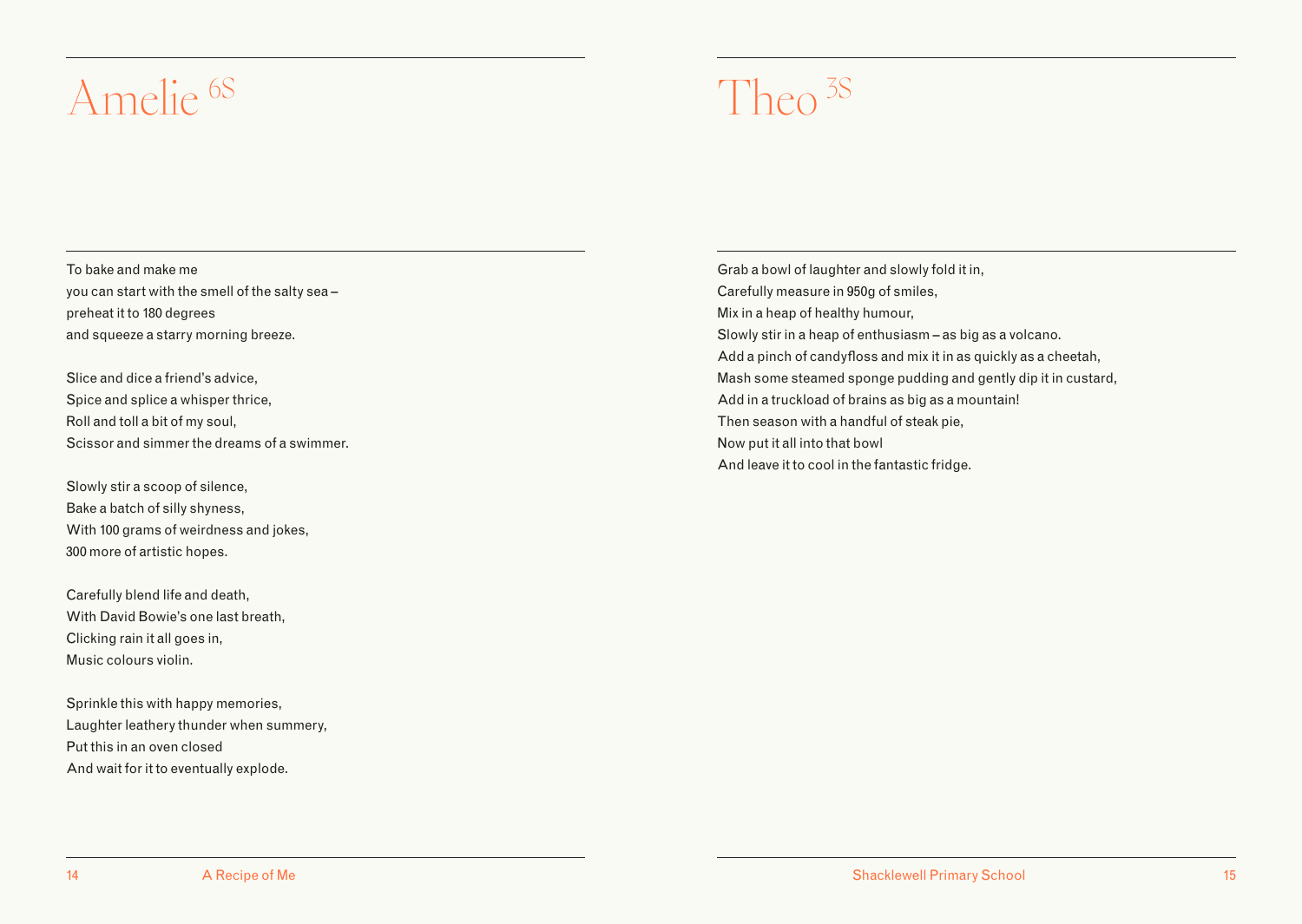### <span id="page-9-0"></span> $Meleksu<sup>1S</sup>$  Flla <sup>5S</sup>

Add a sprinkle of brown hair. Mix in three cups of Kindness. Pour in three jugs of politeness. Add five heaped cups

of creativity.

Begin by gently gathering up my cat's soft, smooth fur, Quickly collect some Finnish culture, Prepare a couple of 'Murder Most Unladylike' books, And a gallon of my kitten's deafening purr. Add several handfuls of never-ending friendships, Throw in a pinch of being an actress in the future, Carefully throw in about ten birthdays from the past, A few lessons (not all of them) that I enjoy at school, Then kidnap my wildly ecstatic roller skates.

Now gently mix in a dozen scoops of pizza, Crack a bunch of songs to play on the piano, Boil up some clothes to shop for with my Mum, Then sieve a thousand memories of getting wet hair in the cheeky rain And add ten billion bowls of laughter.

Line the paper with doodles across the front, Splash with drips of ice cream, Bake in a tiny Lego oven with tiny Lego characters, Wait ten minutes, Then decorate with kindness and love. Serve with a side of long blond hair and dark blue eyes. Enjoy!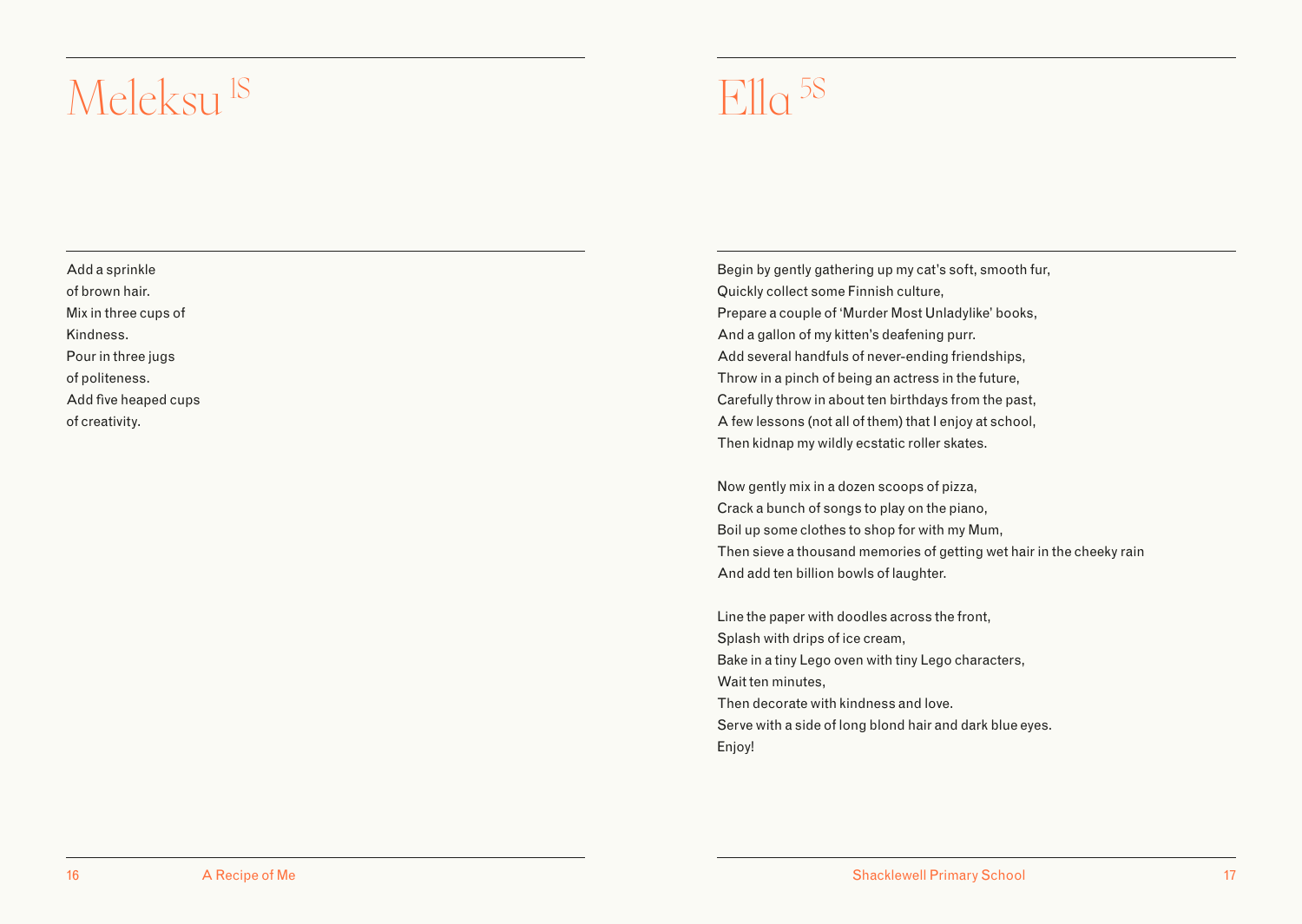### <span id="page-10-0"></span>Marnie 2S Derin 4S

Bake a handful of my cat's warming purr. Spread a bowlful of delicate dancing. Scatter a sprinkle of some reading. Mix a cupful of some cool cooking, add a spoonful of fabulous family. Sprinkle a kg of amazing Emma, boil a gram of favourite films, put in a pint of beautiful blue eyes. Mix it together then you have someone called Marnie. But if the person is only one metre – bake 10kg of super singing, cut up some technology and TV to finish.

Take a cup of creativity Add a splash of my inquisitive nature Mix it with some toughness The gently stir in the colour white and red That represents the Turkish flag in me.

Turn on the oven to 'full of dreams' Sprinkle on the silver cupcake Crack in a golden yolk of horses And blend with sports and balls.

Get a cup of sensitive thinking Don't forget the family Never forget to pour in the imagination Put in flowers you took from the mountains Finally, eat it all up with joyful laughs.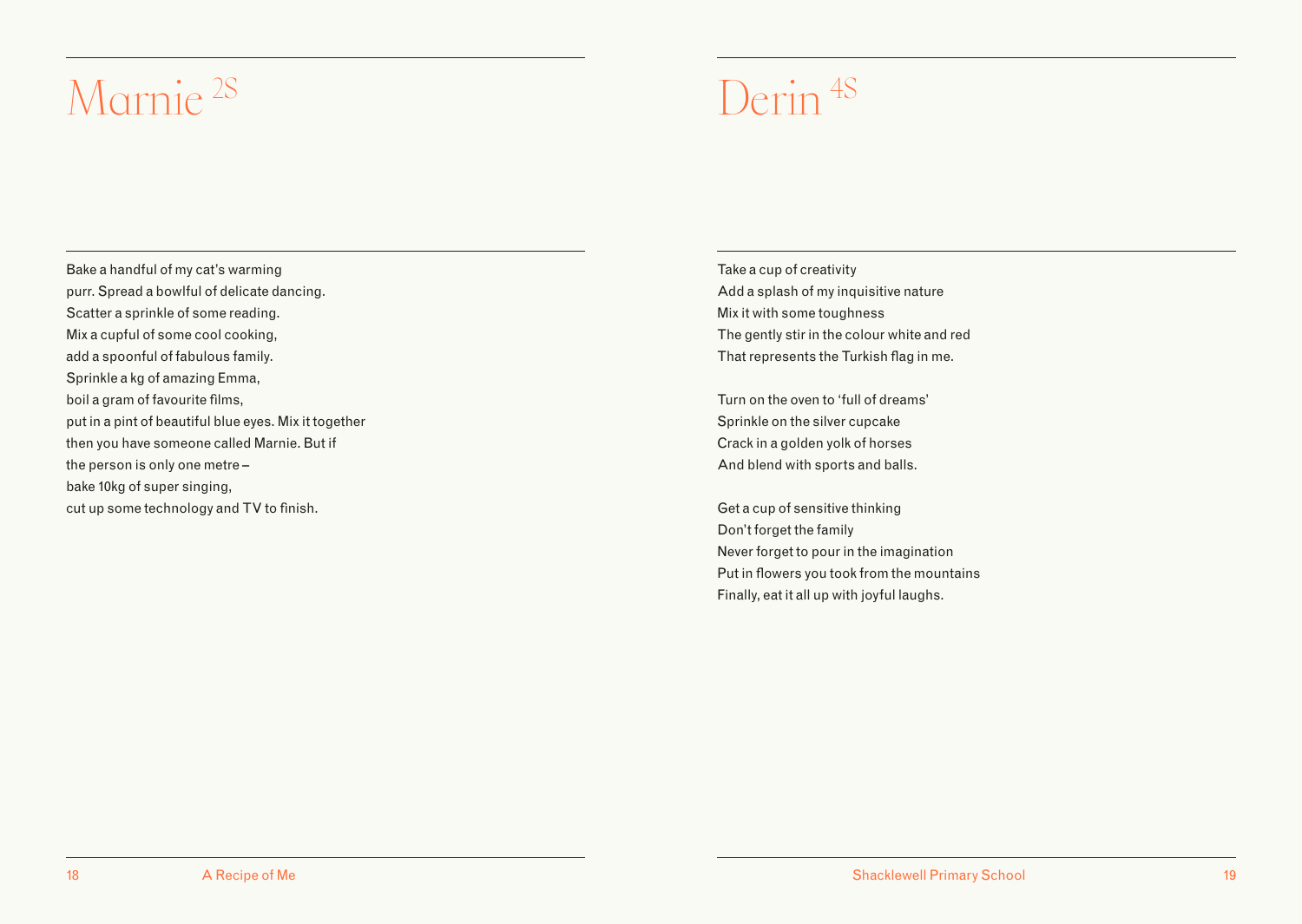### <span id="page-11-0"></span> $Rizwana<sup>3S</sup>$

### To start,

you will need a bowl but not any old bowl, no, no – a bowl full of happiness.

### Next,

carefully pour in some Harry Potter and a sprinkle of delicious fries (a lot preferred) then a teaspoon of love.

After that, slowly mix together, then fry up some Rob Pattison and pre-heat oven.

Then slice up some delicious pasta and mix everything together.

Grab a bowl of delicious candy floss and mix it all up, Gently scoop out a teaspoon of kindness! Mix a heap of hugs and teddy bears as big as the Pacific Ocean, Season with fascinating sun. Then slowly, add a pinch of stripy tops! Generously add the cutest cats in a bowl And quickly pour in music as calm as the sea! Whisk in some anime shows, Dice in some Roald Dahl books, Season with a handful of helping, Bake them until they are nice and hot, Then finally, leave to settle by the window.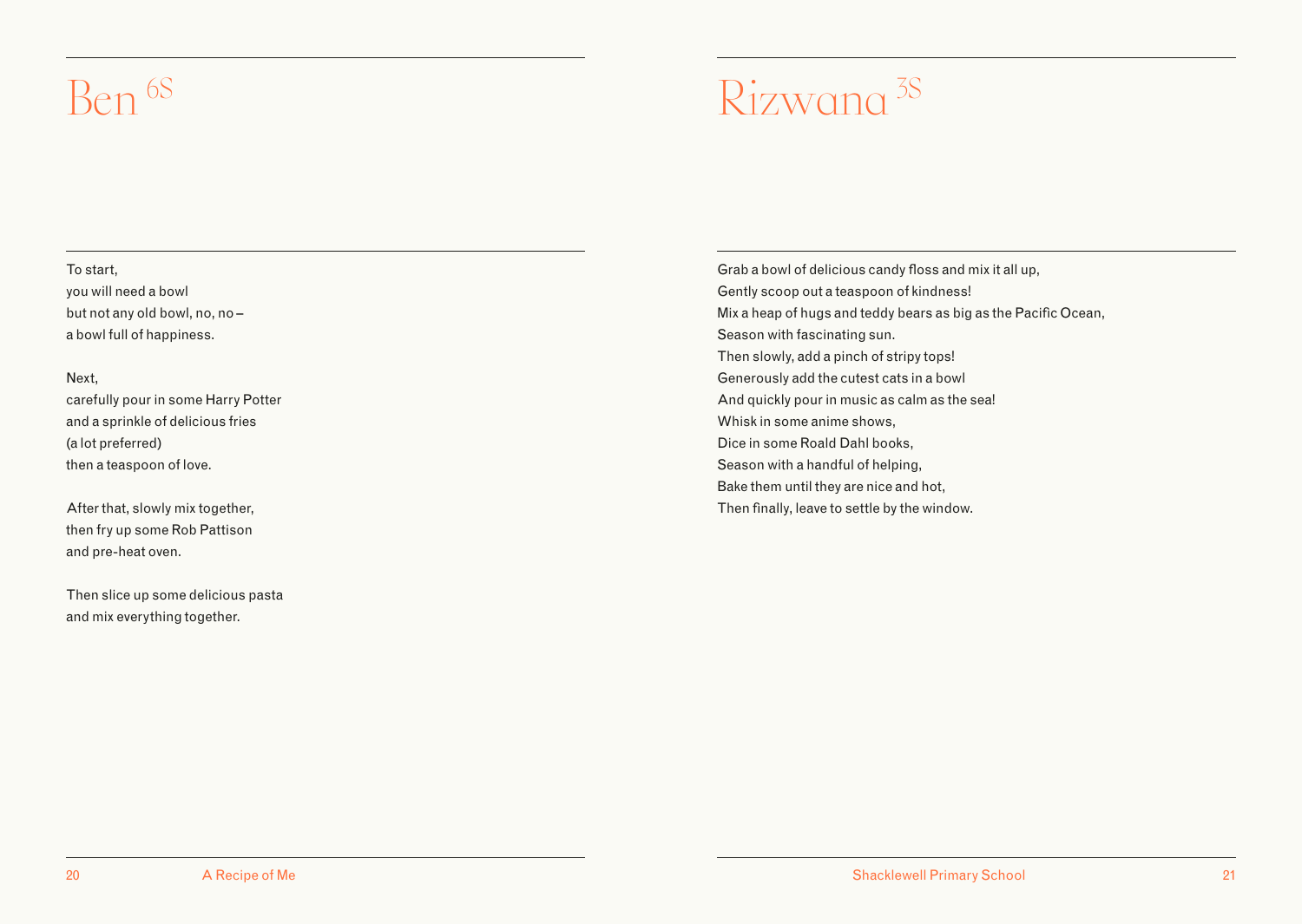### <span id="page-12-0"></span>Oliver<sup>1S</sup> Neveah<sup>2S</sup>

Add a spoonful of kind brown eyes. Sprinkle in a cup of short brown hair. Mix in three jugs of politeness. Add five bowls Of resilience.

Scatter a bowlful of extreme eating, add a pinch of back woods bike rides, boil a bagful of super singing, fry a spoonful of a beautiful Mum, throw in a bit of a crazy cousin, grill a gram of a cute little cousin, cook a bit of a pencil pot, then mix in a bowlful of happiness. Next, grill a bowlful of reading and chop a pinch of basketball.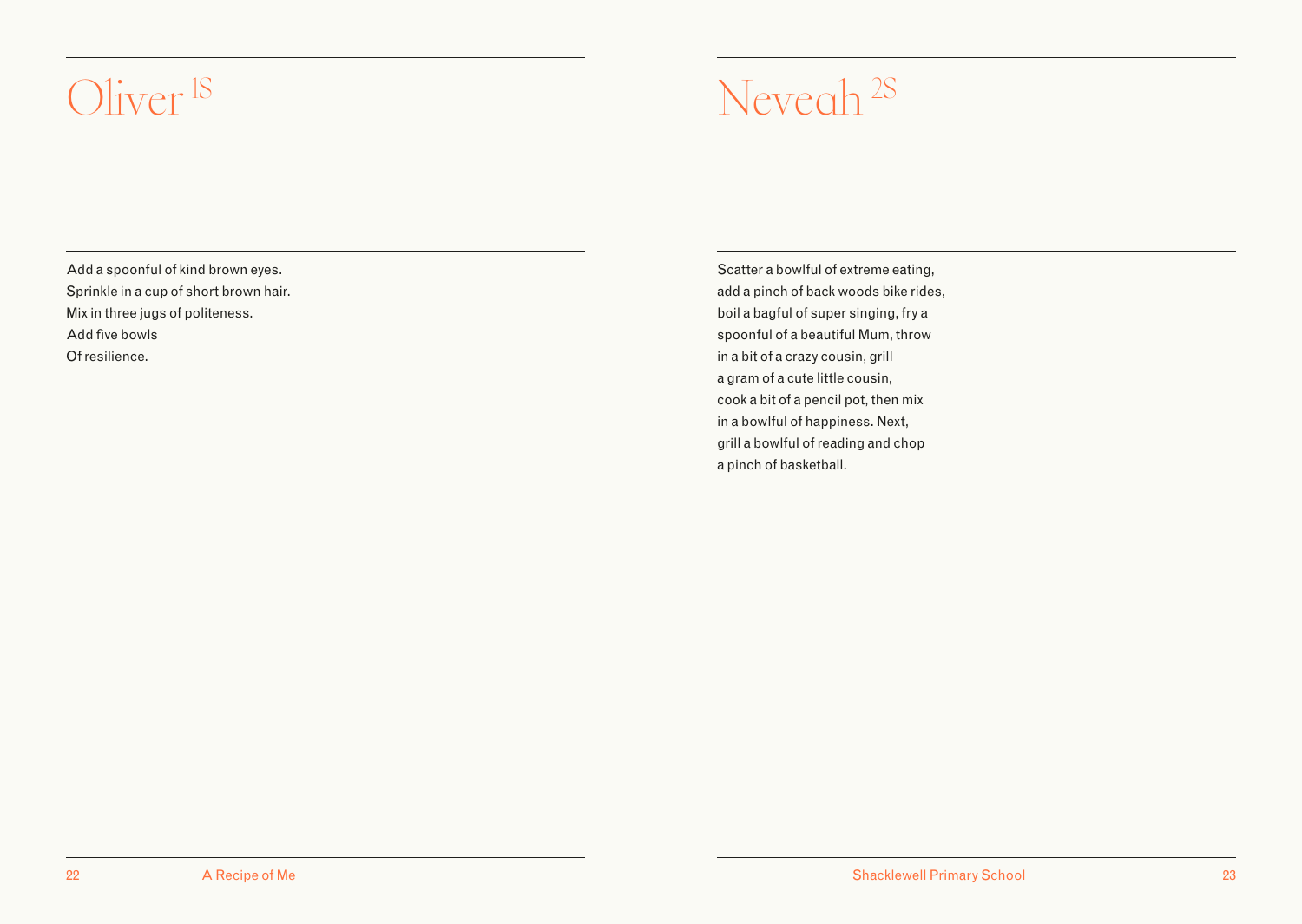### <span id="page-13-0"></span>Erdem 5S

Start by dicing a kilogram of happiness, Salt the Fortnite skills with excitement and joy, Add a pinch of architecture, The love of experiments, Collect all resources, And pour in the starving bowl.

Combine all ingredients with laughter, (Or else your meal will become a failure) Leave the bowl as it safely keeps.

Take some maths knowledge out of the fridge, Microwave in the blazing heat, As you get some geography from the dark-souled cupboard, Energetically stir this spicy knowledge, As it slowly becomes science.

Get a David Walliams book, And viciously slice it up, Grab a litre of comfort, And MIX in with promptitude. Whilst the bowl is keeping the mixture Combine it all with no mercy, And as they eventually mix together, Throw in the boiling water, As it scarily dissolves all crumbs and pieces And leave to boil for months and years.

Come back peacefully in the year 2090, Take out with resilience (Because it stinks to be honest) And enjoy forever!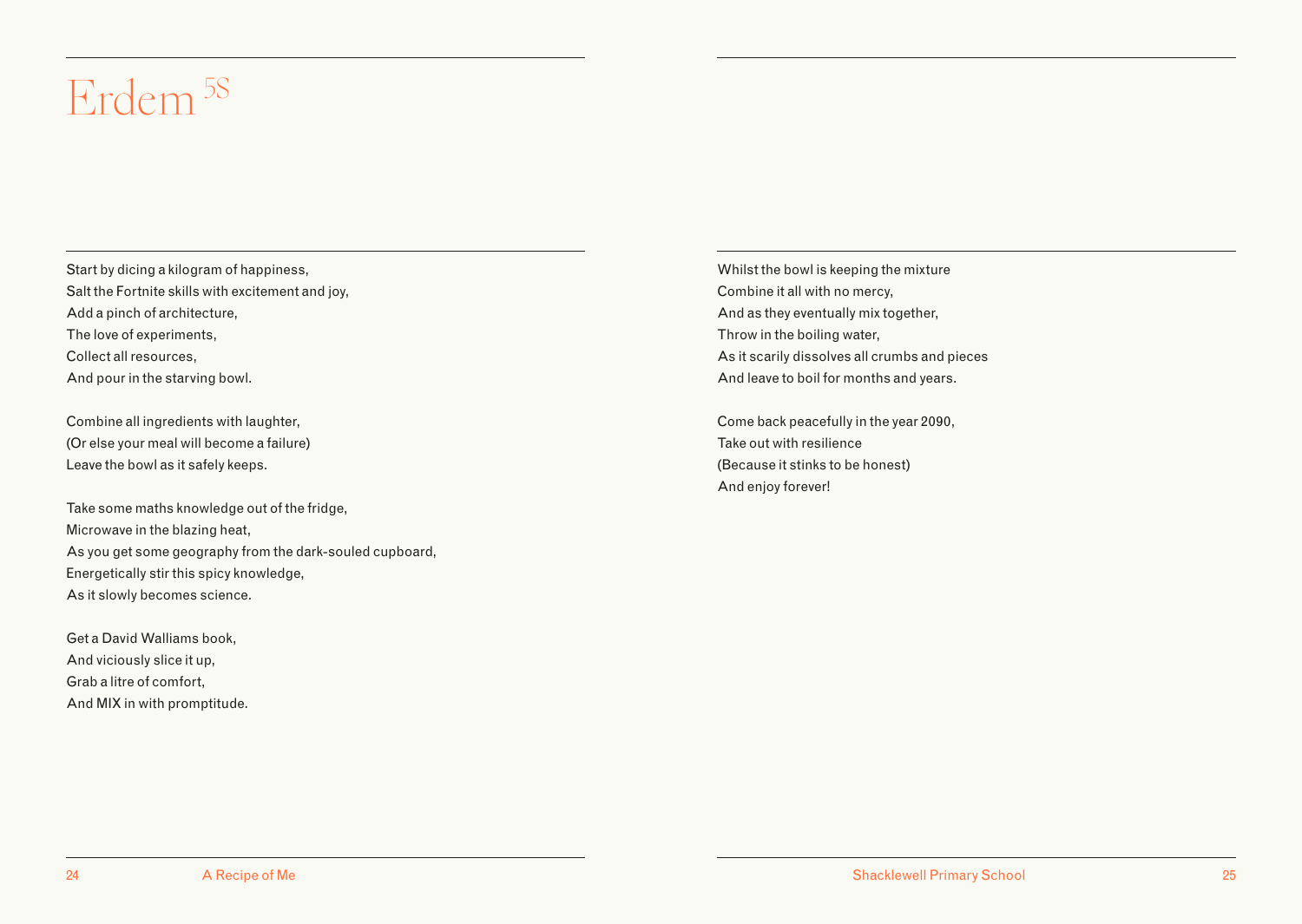### <span id="page-14-0"></span>Jessica<sup>4S</sup> Helen <sup>6S</sup>

Take a cup of bravery, Add a splash of resilience. Mix in a ladleful of kindness, And whisk till it smells of friendliness.

Take a dash of ready to learn, Heat the oven till you can hear laughter, Sprinkle in a handful of love, Blend in some Egyptian knowledge And pour it in a brain shaped baking tin – Time to put it in the oven.

When it smells of a horse rider take it out of the oven, Then sprinkle on some fun. Ice with intelligence, Serve with a side of art-work And ENJOY!!!!

Now to begin, carefully chop Some colours that pop, Stir in a lot of horse riding, Add a bit of side sliding.

Mix in a scoop of my dogs' loud bark, Then add another scoop of playing in the park, Add in some Gravity Falls – With my cousin within her bedroom walls.

800ml of listening to the song of the whales, Listening to their untold tales, Grate in some fun climbing a tree, But make sure there is no nest of bees.

Then add in my birthday, the joy, the fun, When for breakfast I enjoy a raspberry jam bun, Now last but not least, bake in some reading, And to finish, drizzle with some necklace beading.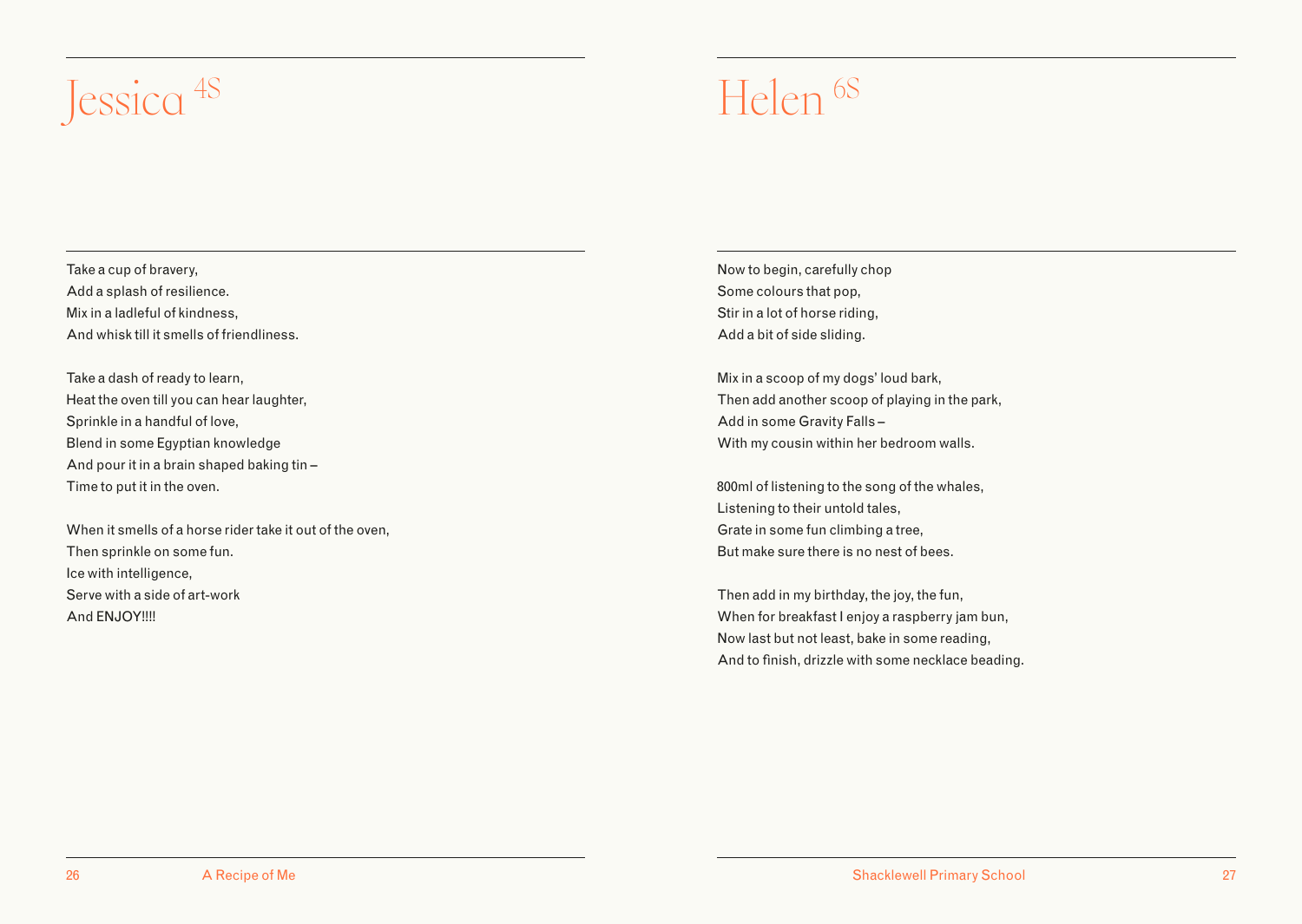### <span id="page-15-0"></span>Herbie <sup>3S</sup> Quincy <sup>1S</sup>

Grab a bowl of lovely laughter and quickly knead it in, Cautiously measure out 1000g of energetic enthusiasm, Then, heap in a mound of soft smiles as cute as a baby panda, Season with a genius brain as big as an enthusiastic elephant, Pour in a bucket load of professional football players – better than the football god. Add a truckload of brilliant bakers, Stir in a heap of funky fun, Dip a bar of dark chocolate in sweet caramel, Whisk swirly, dreamy, lovely candy floss, With strawberry and chocolate sauce, Put in some 'looking for more inspiration for reading',

Then finally let it cool in the fancy fridge.

Add a cup of lovely green eyes. Mix in a cup of curly golden hair Mix in three jugs of helpfulness. Drop in five heaps of humour and fun.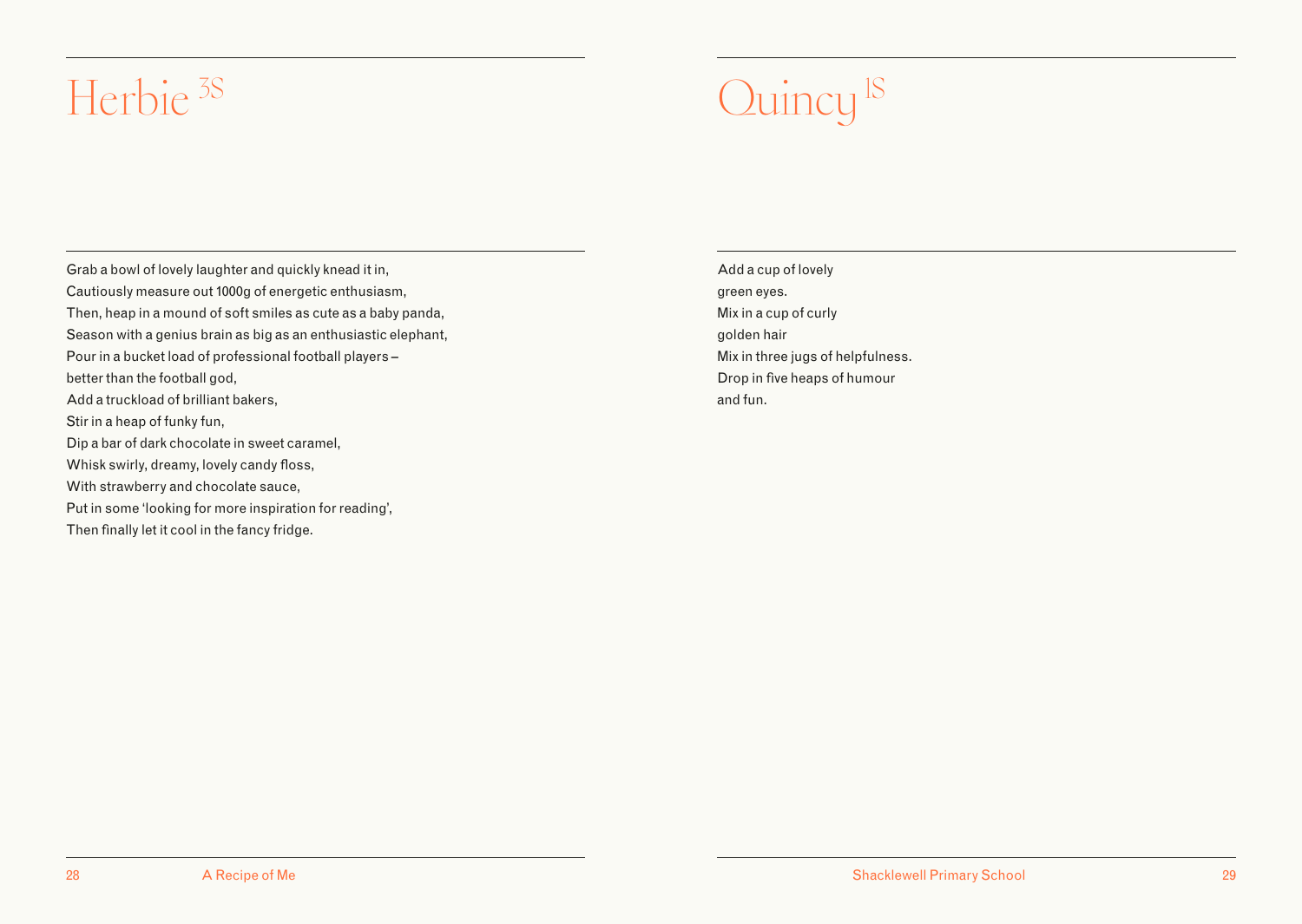### <span id="page-16-0"></span>Nicholas<sup>5S</sup> Rayan <sup>2S</sup>

Start by shaping the video games, And add a dash of basketball, With a sprinkle of the Ramnion family, Continue to cook in a lonely red pan, Spread with comics and a pinch of martial arts.

Then mix with some art, And combine some TV shows, With some cool Coca-Cola, Add some hot sauce, And mix with some PlayStation 4.

After that, put your pan in summer – Heat with caution, With never ending heat and friends and family, But check for some injuries, On the vicious oven door, And enjoy with friends and family.

Fry a pan of happiness, grill a gram of the funniest dancing, scatter a bit of football then chop up a bit of baby teeth, and sprinkle in a whole mug of brains. Add a truckload of nature, put in a kilogram of biscuits, add a bit of a teaspoon of TV, put in a bowlful of reading, a handful of handwriting, a house of climbing, and a cup of sleeping. Finally, add in a bowl of Roblox and a mixture of playing home games.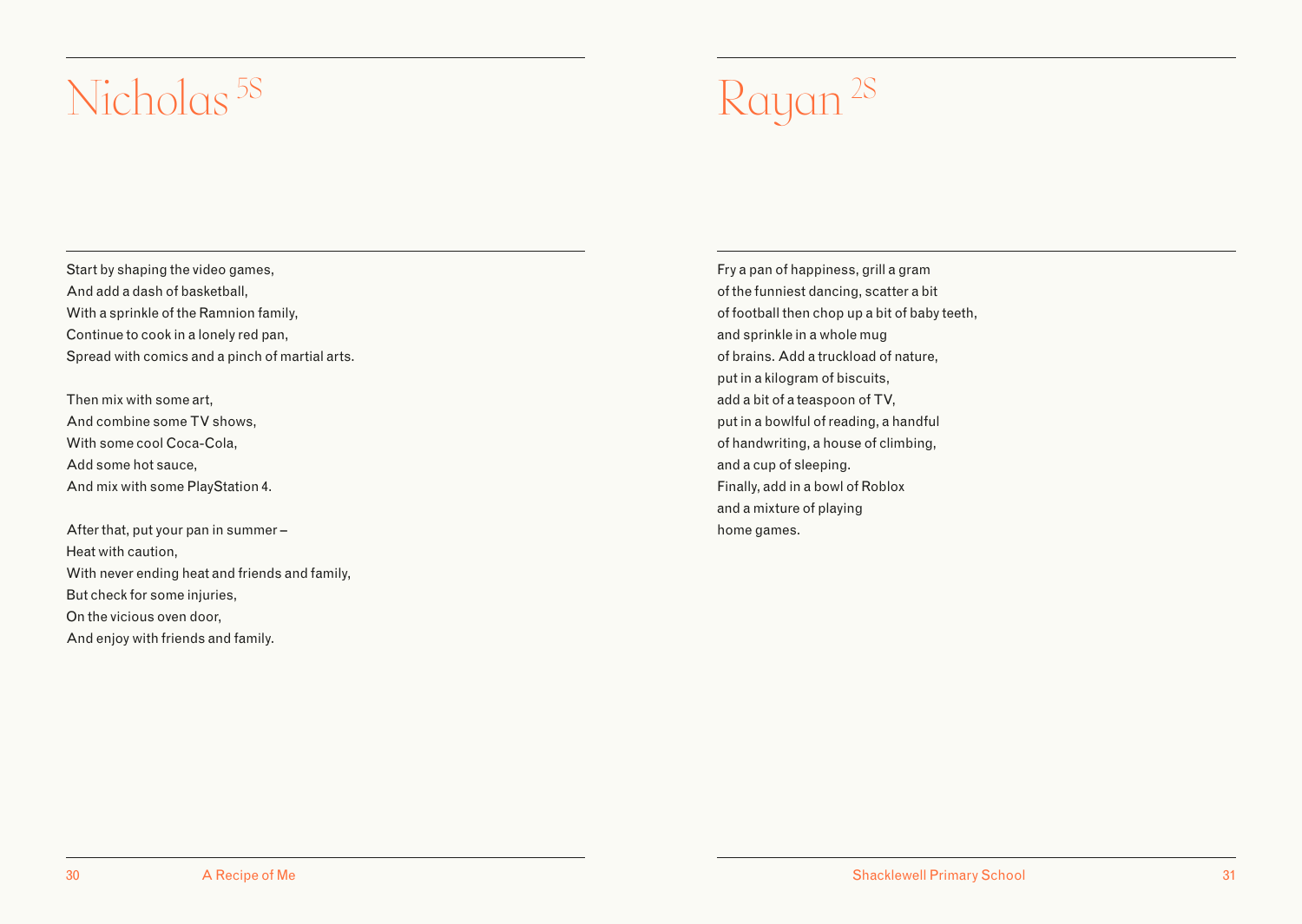### <span id="page-17-0"></span>Aimee 6W Sulihat 4S

Add a cup of teamwork, A teaspoon of bright smiles, Apply a splash of fun, Half a cup of focus, Two cups of creativity, Turn the oven to true kindness. Finally, take out and serve to friends and to lovely family.

Gather 200 grams Of heart-warming Harry Potter, A cup of freshly picked Comforting hugs from Pippin, Brew a cauldron full Of bewitching books, Stir in a tablespoon Of curious spine-tingling Cluedo, Bake mouth-watering adventure movies at 180°C, Sprinkle a handful Of my fabulous family, Slice a plateful Of old trees in a magical meadow, Gobble with your fork.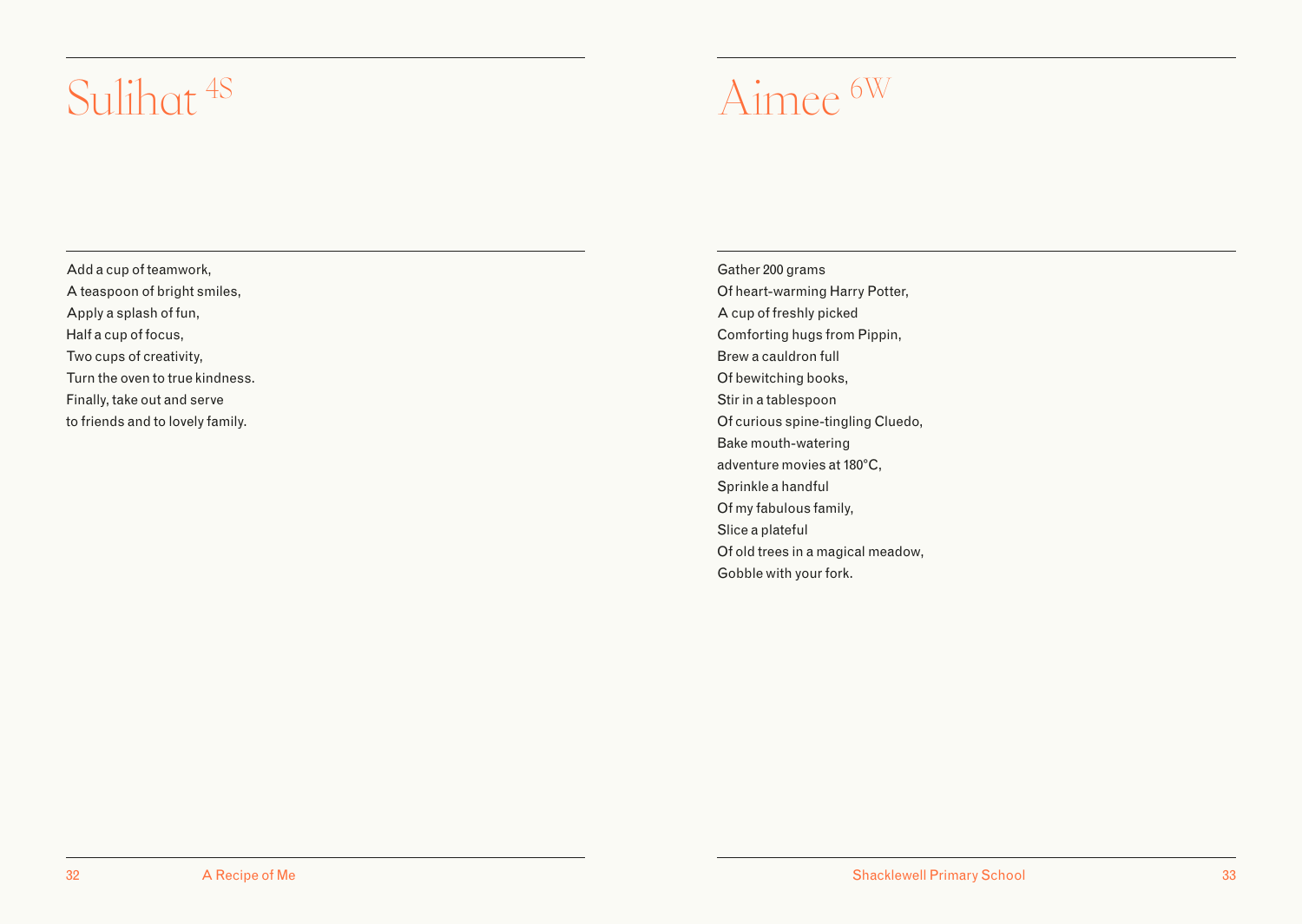### <span id="page-18-0"></span>Winston<sup>3S</sup> & Family Rizwan<sup>1S</sup> 'A Recipe of Us'

Begin by gently gathering up our cat's soft, smooth fur, Stir in a teaspoon of Mum's calming bath salts, Chop up a bunch of comedy shows and roller skating in Hackney Downs, Whizz up one whole pink armchair, Sauté an ounce of Ella's outrageous fashion style, Grill half a dozen 'SANDY! NO!'s'", Boil a scoop of stop motion animation, Fry a sum of sixty plants with a bucket load of the best biscuits in the world, Finally, top with a sprinkle of Finnish and Christmas – ENJOY.

Scoop a cup of pretty brown eyes. Grab a pinch of short black hair. Mix in a bowl of kindness. Pour in a spoon of resilience.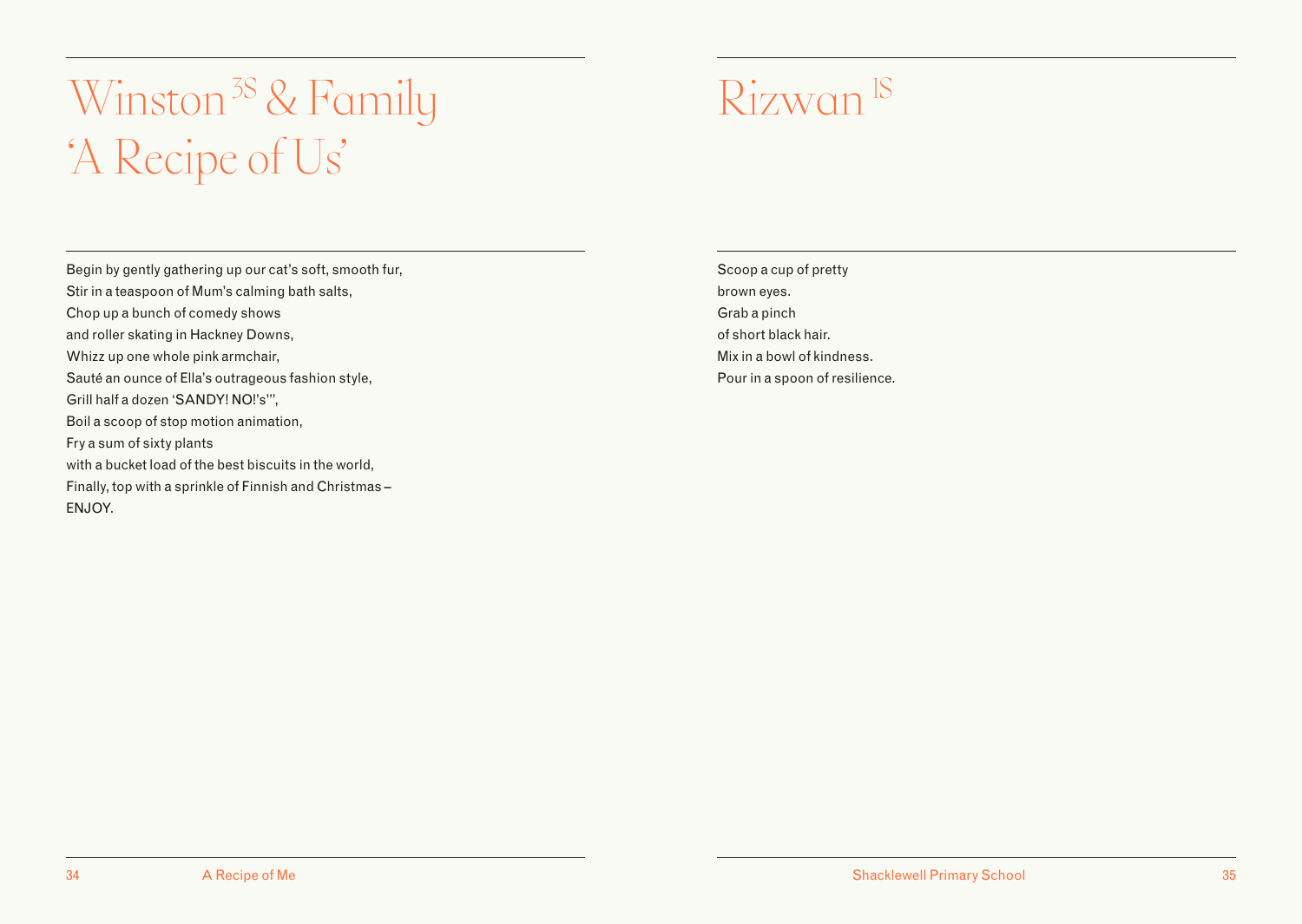### <span id="page-19-0"></span>Sara <sup>5S</sup> Sienna <sup>2S</sup>

Begin with a dollop of craziness, A handful of creativity, Quite a lot of craziness, Add a dust of sneaky villain powers, Secretly chop up the sight of horror movies, Don't forget to crackle some superb Roblox towers.

Vigorously mix like a dancing maniac, Happily colour with maroon food dye, Carefully pour the priceless artwork, Season with Jacqueline Wilson books, Stir speedily (as you're falling behind time). Cheerfully finalise with the humour of my siblings.

Place in the fierce oven (who likes to breathe fire), Watch the time, You don't want it to be a crime, Remember to add special Eid traditions Secretly take a peek at your creation, Make it into a human figure, Add the icing (your unique colours), Take it out the oven, And enjoy your beastly feast!

I cut a bit of dramatic dancing and grill with a recorded reading. I mix in a kg of a loving sister and cook with a gram of a doting Dad. Then add a pinch of clever drawing and dab in a handful of my Mum. I put in a handful of fun and kindness and fry a bit of a funny big sister and a kind sister as well. Spice with a bit of singing and some acting.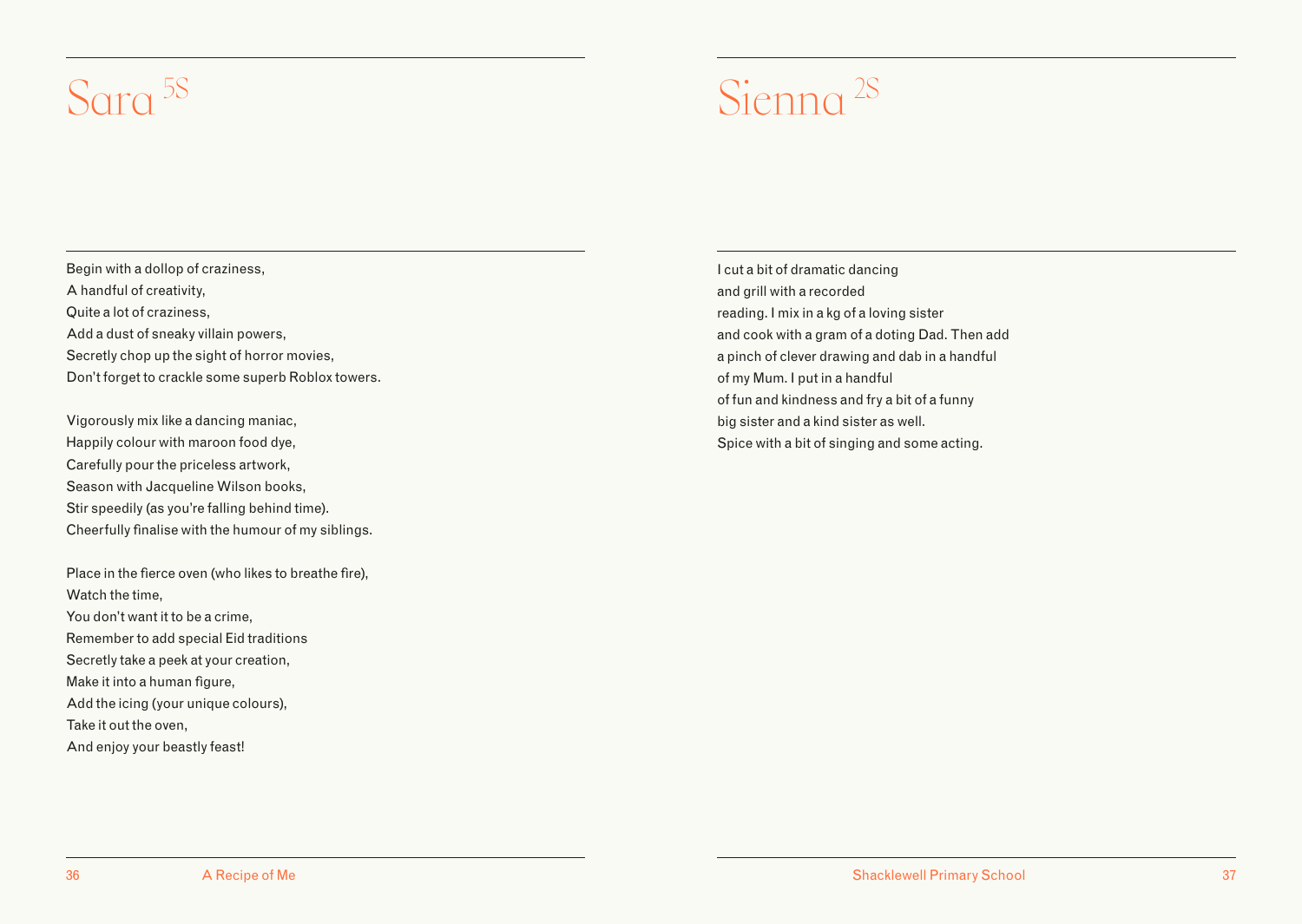### <span id="page-20-0"></span>Isabella 4W

### Aneta 6W & Family 'A Recipe of Us'

Take a pinch of kindness, Add a splash of fun, Mix in love for everyone, And whisk in a few headbands.

Turn the oven to max, Sprinkle on love for reading, Blend with love for the sun, Then pour into a tin carefully.

When it looks like it is full of arts and crafts, Add a dance and a swim, Then make a hole, Take a handful of treats, And put it in.

Gather three bags of laughter Stir in a cup of shells And pebbles Beat in a spoonful Of cat meows Mix in a few pinches Of family photos

Brew a bucket of coffee Chop a generous amount Of board games Shake a lot of fun Once done take it to The beach.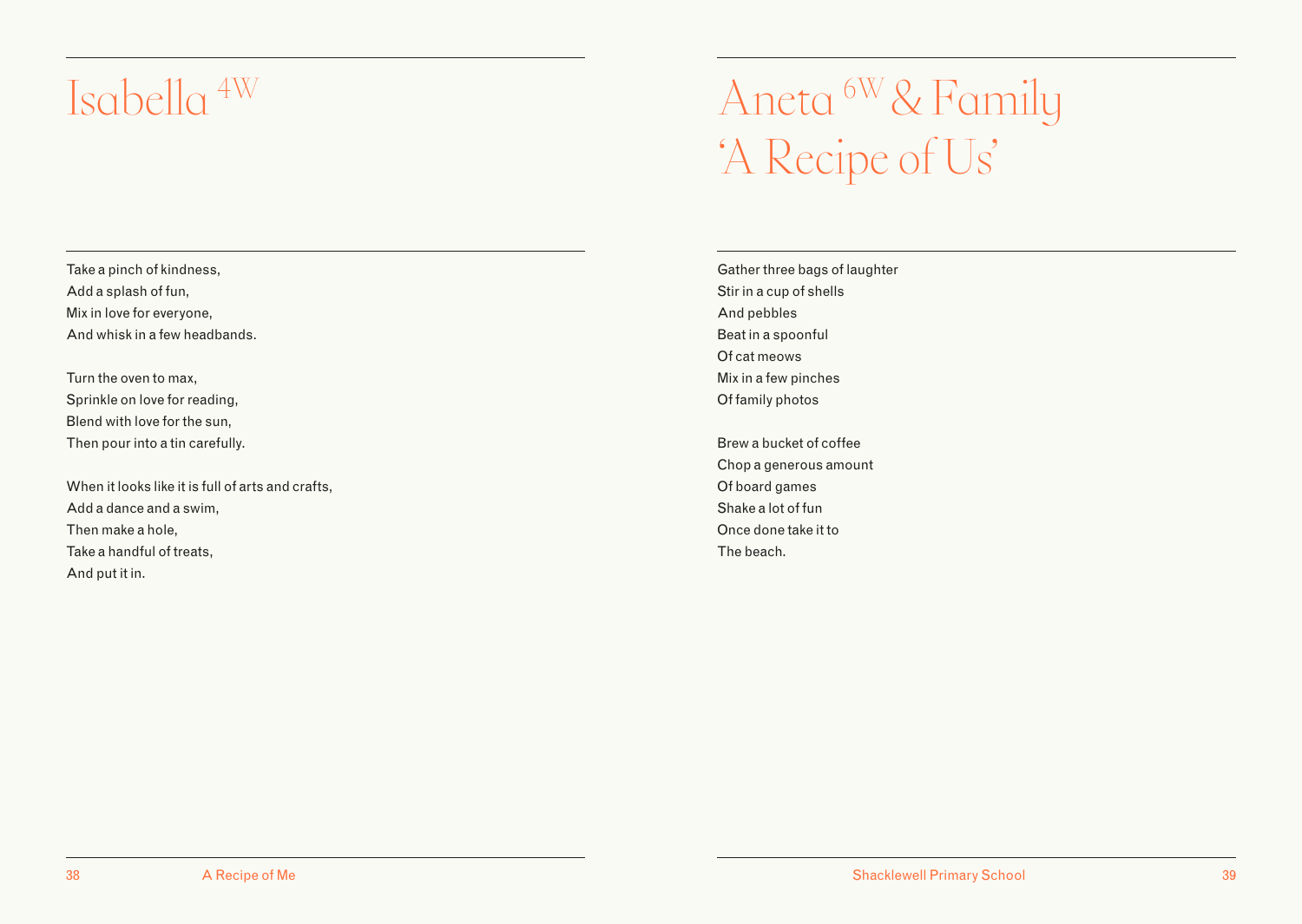### <span id="page-21-0"></span>Zavyar<sup>3S</sup> & Family William<sup>1S</sup> 'A Recipe of Us'

Stir in a handful of books, Chop all the boardgames, Peel the flowers, Whisk in all the toys, Mix in a scoop of bird song, Combine everything And finally the food is made!

Add a pinch of kind black eyes. Sprinkle in a jug of curly black hair. Mix in three cups of politeness. Drop in five deep bowls of humour.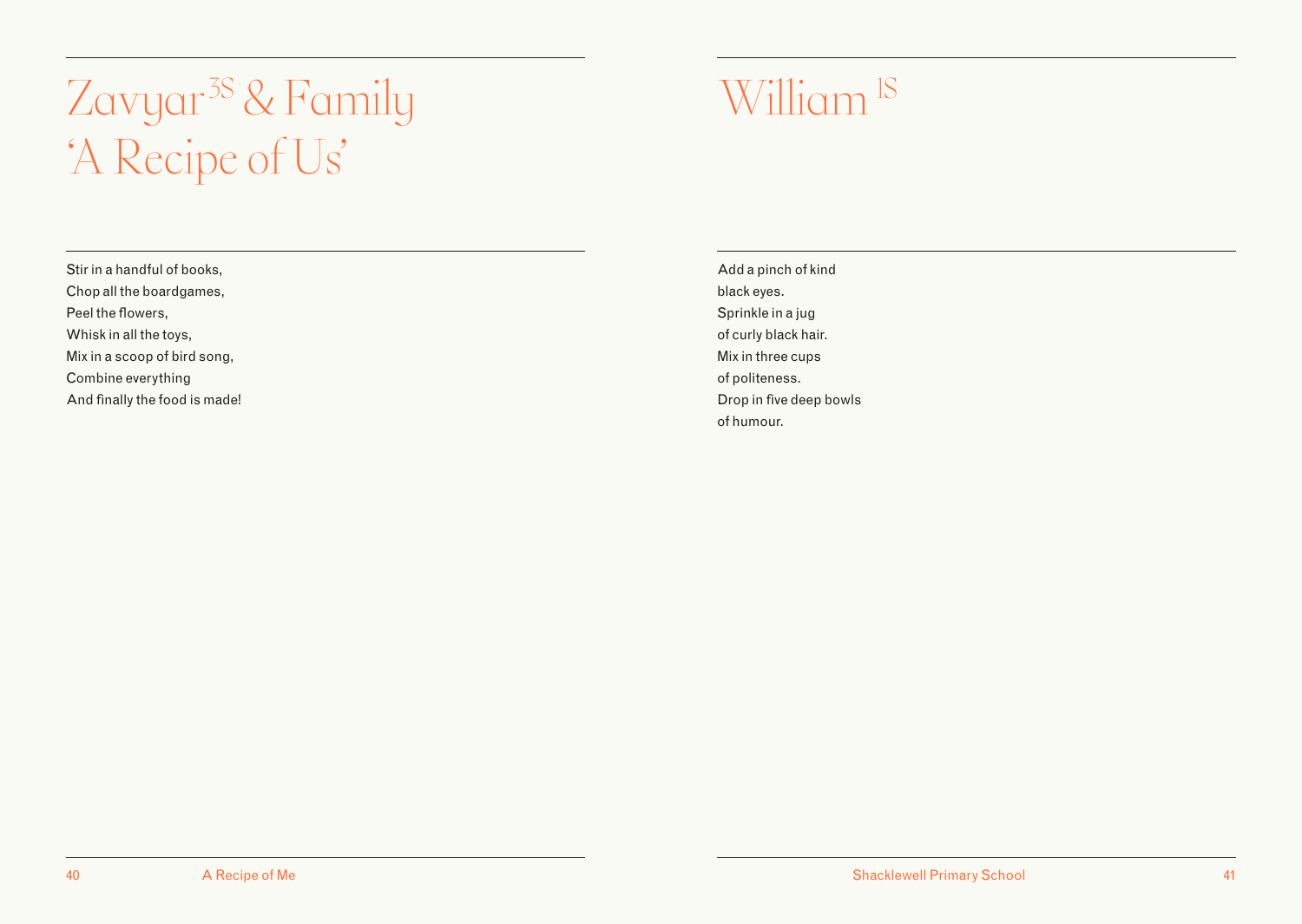### <span id="page-22-0"></span>Sasha<sup>5S</sup> & Family Ensar 2W 'A Recipe of Us'

First get the scratched metal mixing bowl, Beat the curries made by Dad, Stir in a long bike ride to Hackney Marshes, Mix in Dad saying "Shut the door," And Mum yelling "Tidy your room!"

Next, whisk in me stealing my sister's phone, Sieve in the scent of her Muji candles, Knead in the family Zooms, Crack in a handful of Grandma's treat box, Mash in the memes from Uncle Nick.

Now grease a tin with holidays in France, Pour the mix into the oven tray, Set the temperature to 30 degrees – how Dad likes it, Wait an innings for us to rise at 07:00am, Take from the oven and eat us!

Slice a cupful of kindness, Carefully scoop in a handful of legs, Chop up a spoonful of my Mum, Drizzle in two cups of PS5, Stir in three bags of telephones, Stir in a handful of doctors, Chop up a spoonful of going to Turkey, Slice a cupful of cars, Then slice a bagful of helping.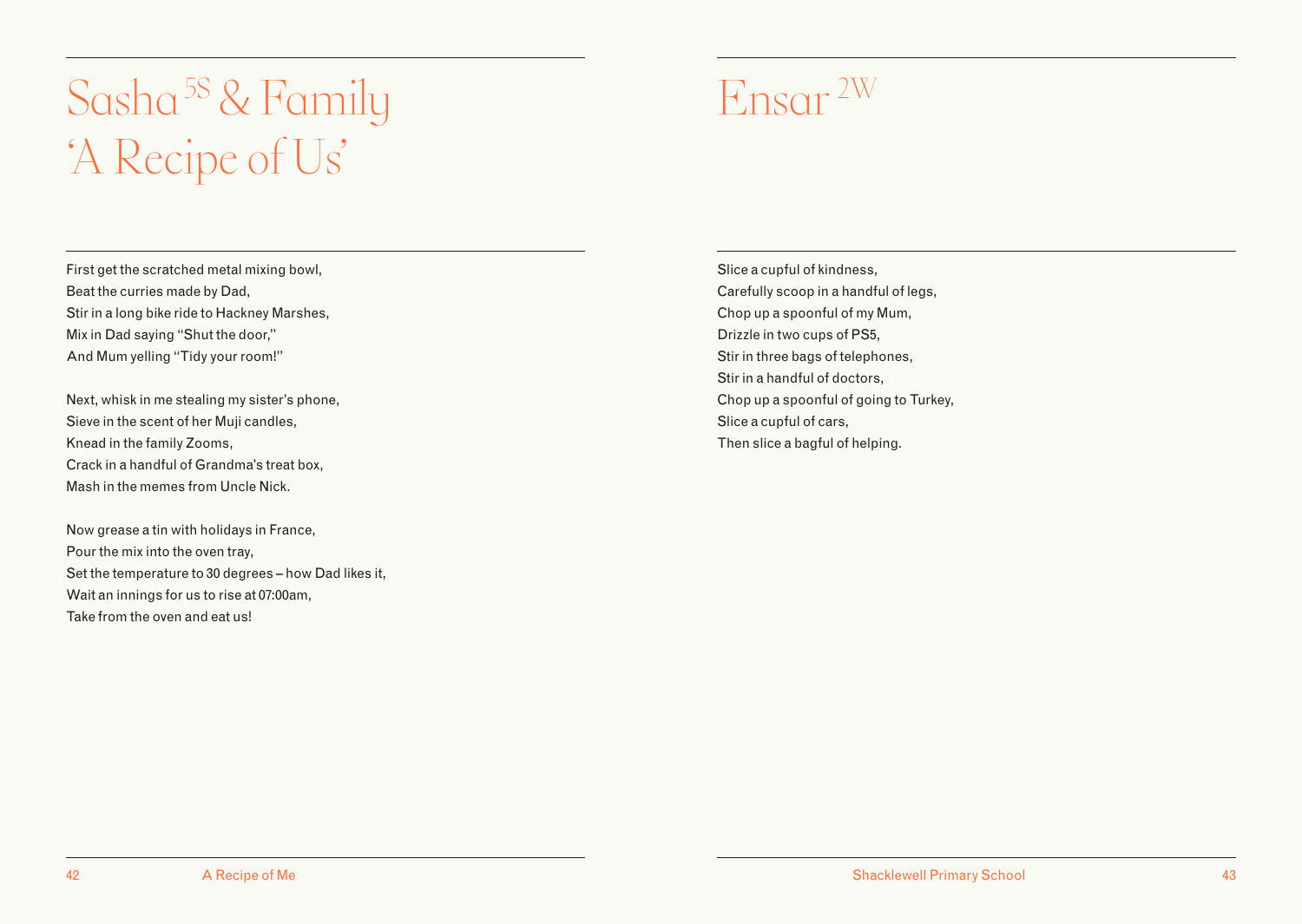### <span id="page-23-0"></span>Asmin 6W Isobel 4W

Take a piece of humour, Combine a pinch of cleverness, Weigh a love of books and sport, And stir in kindness, for all.

Turn the oven to a hot temper, Roll a pound of impatience, Blend with a pinch of wildness, Then pour into a baking tin.

When it is bright and full of fun, Lift from the oven, Grate some stubbornness, And serve with friendship, cheekiness, and a brand new invention.

WARNING!

If this is served to ANYONE who Doesn't have these ingredients, They will be blasted with them And possibly taken to hospital

Preheat the oven Gather 200g Of long hair Scoop  $\frac{1}{2}$  a teaspoon of comfy clothes Stir 100g of having a dinner with my cousins

Freshly pick a pinch of creativity Whisk 450g of buttery Harry Potter book pages Press 90g of creative Turkish films with the Kardeşlerim siblings

Crush 500g of spending a week in Paris With my family and a group of friends Knead 350g of going shopping Slowing bake and decorate With blue helpfulness.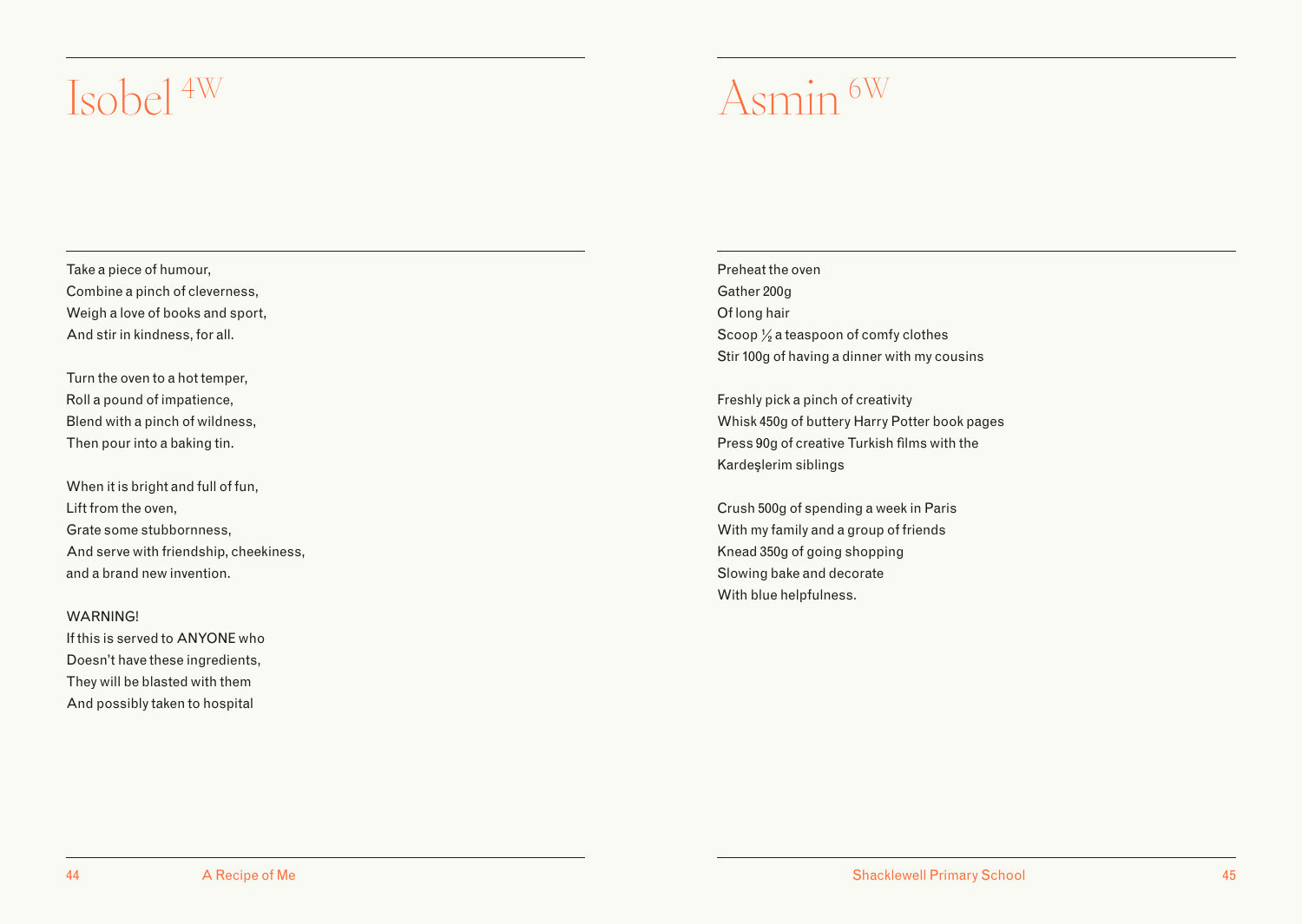### <span id="page-24-0"></span>Louis<sup>3W</sup> Alryan<sup>IW</sup>

Start with a sprinkle of love, add a handful of happiness, knead in some family fun films, leave for a while as we run to Wales, pour in Mario Kart racing, add a dusting of our birds Lyra and Percy, play Flurry Swipes, bring together all the ingredients from all corners of the British Isles, mix well and enjoy the Evans Family.

Scatter in a pinch of kind blue eyes, sprinkle in a cup of bright brown birds, add a sprinkle of pretty green food colouring, then sprinkle in long blond hair and grab a pinch of salt.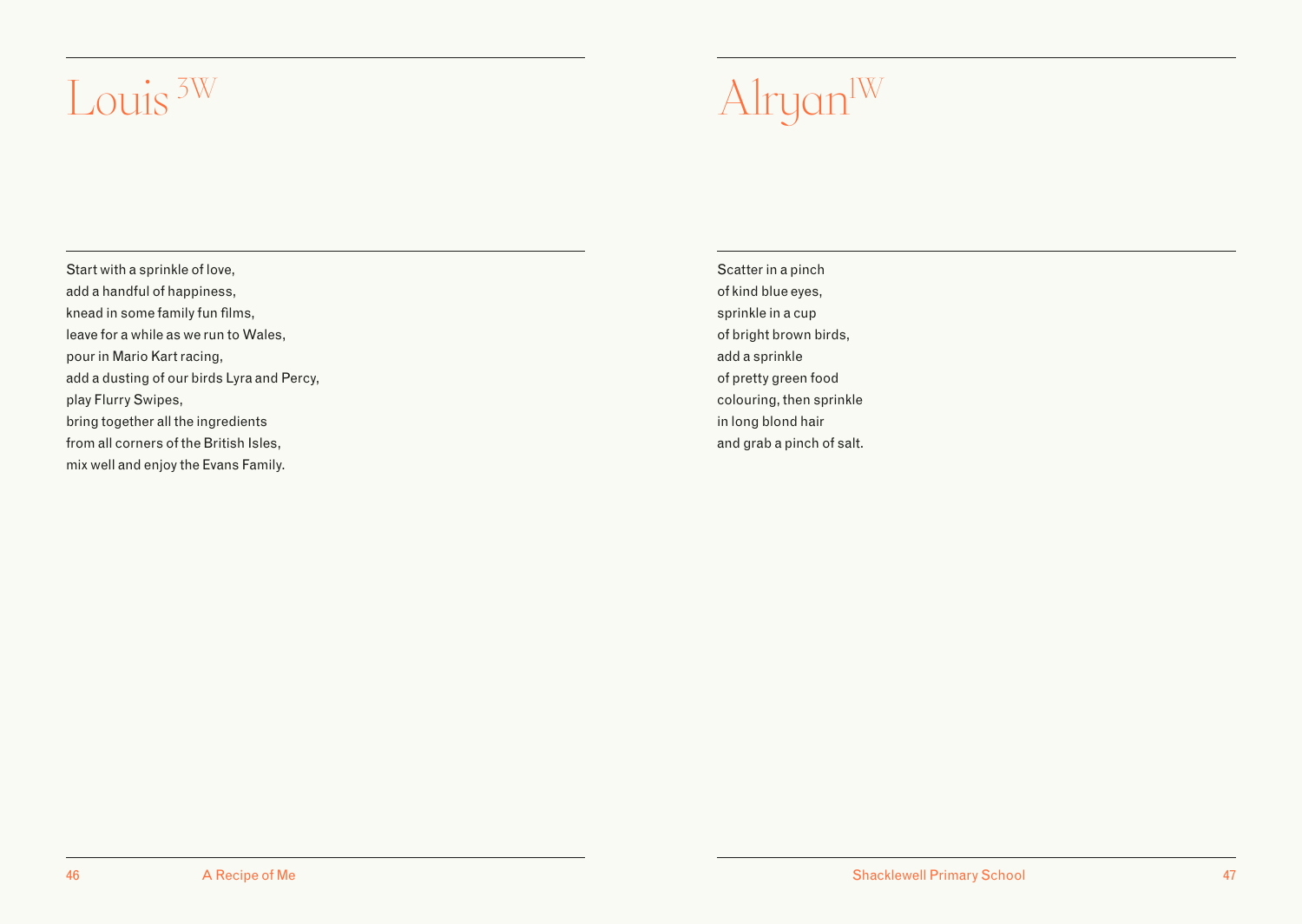### <span id="page-25-0"></span>Tahia 5S George 2W

Start by mixing up the chatting, Stir in a pinch of bullying my sisters, Chop up some chubbiness, Add a teaspoon of annoying my Mum,

A handful of being the favourite daughter, A gallon of being an idiot, And a pinch of good friends, A shale of loving black, And carefully combine with hard massaging, Then pour in fights with my bratty sister.

Place the stupid plate in the oven, Oh wait, I forgot to add hay fever, Put the stupid plate in the oven again, And bake in the sunshine. Dance weirdly while you wait, Check for Roblox messages on the oven door, Play with Enzo the kitten, And enjoy with endless energy and watch anime.

If I do something wrong my sister will hit me with my Mum's fat slipper.

Tumble in 700 litres of delightful dancing, Pepper in 500 boxes of warm lovely love, Chop up five full bags of fabulous family, Stir in a cup of David Walliams, Carefully add in a handful of disco, Slowly drizzle in a teaspoon Of hoping to buy a Lambo in the future, Then chop up three bags of hoping to be a billionaire.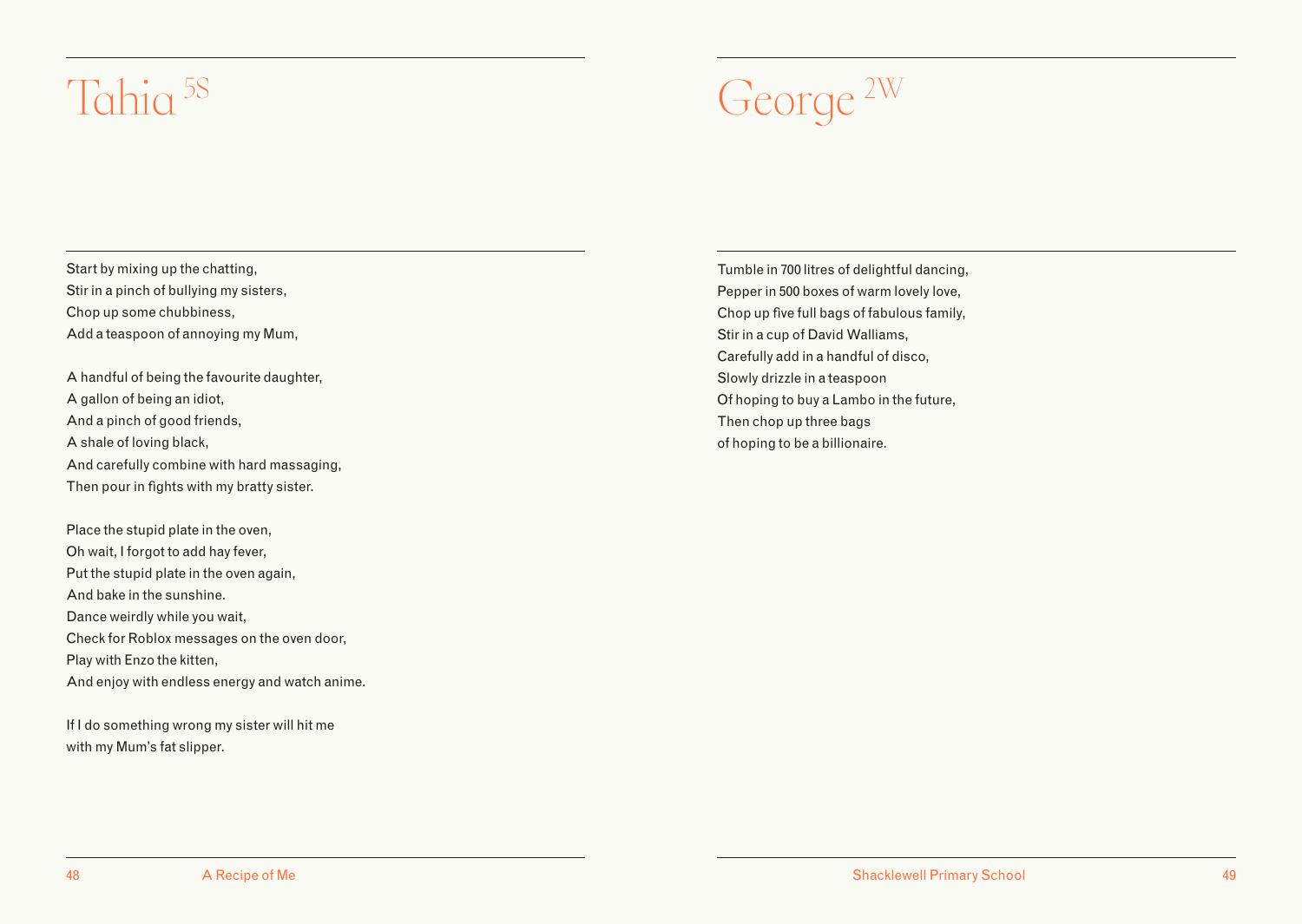# <span id="page-26-0"></span>Jayden  $4W$  Charan  $6W$

Take a pinch of me, Add a splash of creativity, Mix in a bit of school, And whisk with a game of football.

Turn the oven to naughty, And sprinkle with thought, Blend in with a bit of tall, And pour into the baking bowl.

When I'm bored, Lift from the oven and decorate with, made up words like taid, And serve Jayden.

Freshly pick a handful of Big baggy hoodies and t-shirts, Stir in 500g Of boxing gloves clashing together Combine very carefully with 100kg of The Chainsmokers,

Gradually mix in two handfuls Of secrets and art books, Slice 50g of Harry Potter books And Romanoe.

Finally, slowly bake the sound Of family and loved ones laughing, Hear the giggles until softened and smooth.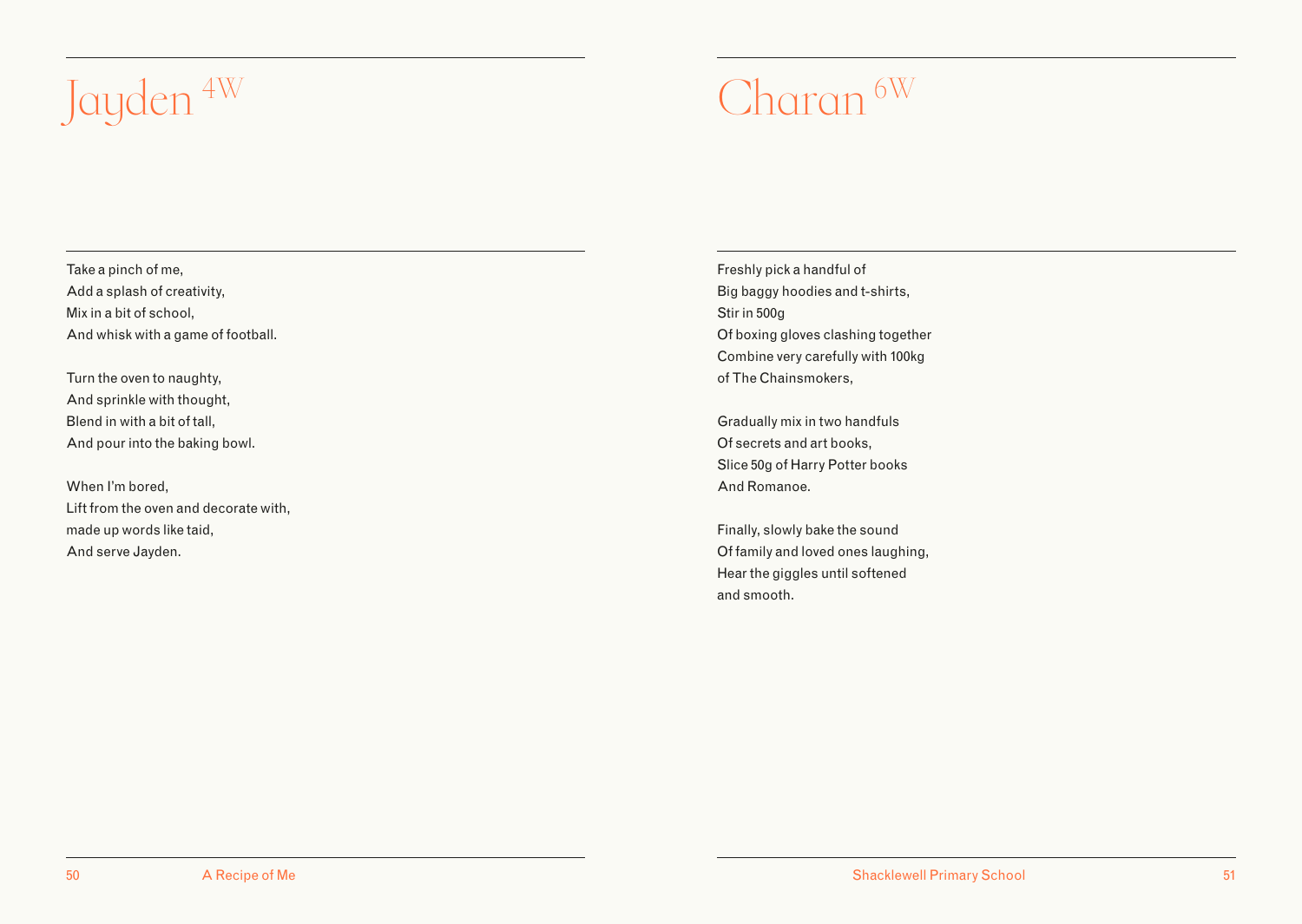### <span id="page-27-0"></span>Iris <sup>3W</sup> Giorgio <sup>IW</sup>

Measure a smidgen of waves crashing, Wash a dollop of music as big as a New York skyscraper, Grate a heap of soft, stripy sweatshirts into the pot, Filled with funny family memories from lots of happy holidays, Don't forget to combine that marvellous mug that says Iris, And that funny photo from the Lake District. Add a bucket load of the hilarious 'Tales of a fourth grade nothing' series snuggled up in bed, Sauté with weekends watching moving movies, whilst eating crisps and popcorn. Top tip – add in the dreams of finding famous fossils, and being the first to find them. Next leave to dry for 10–15 minutes Whilst you watch some television (of course). It does not matter where you leave it. Garnish with salty laughter erupting from Mum's mac n' cheese.

Scatter a pinch of brown eyes, sprinkle in a cup of brown hair, add a spoonful of soft green broccoli, sprinkle in a jug of brown hair, mix in a cup of light brown skin, then grab a bowl of black shoes.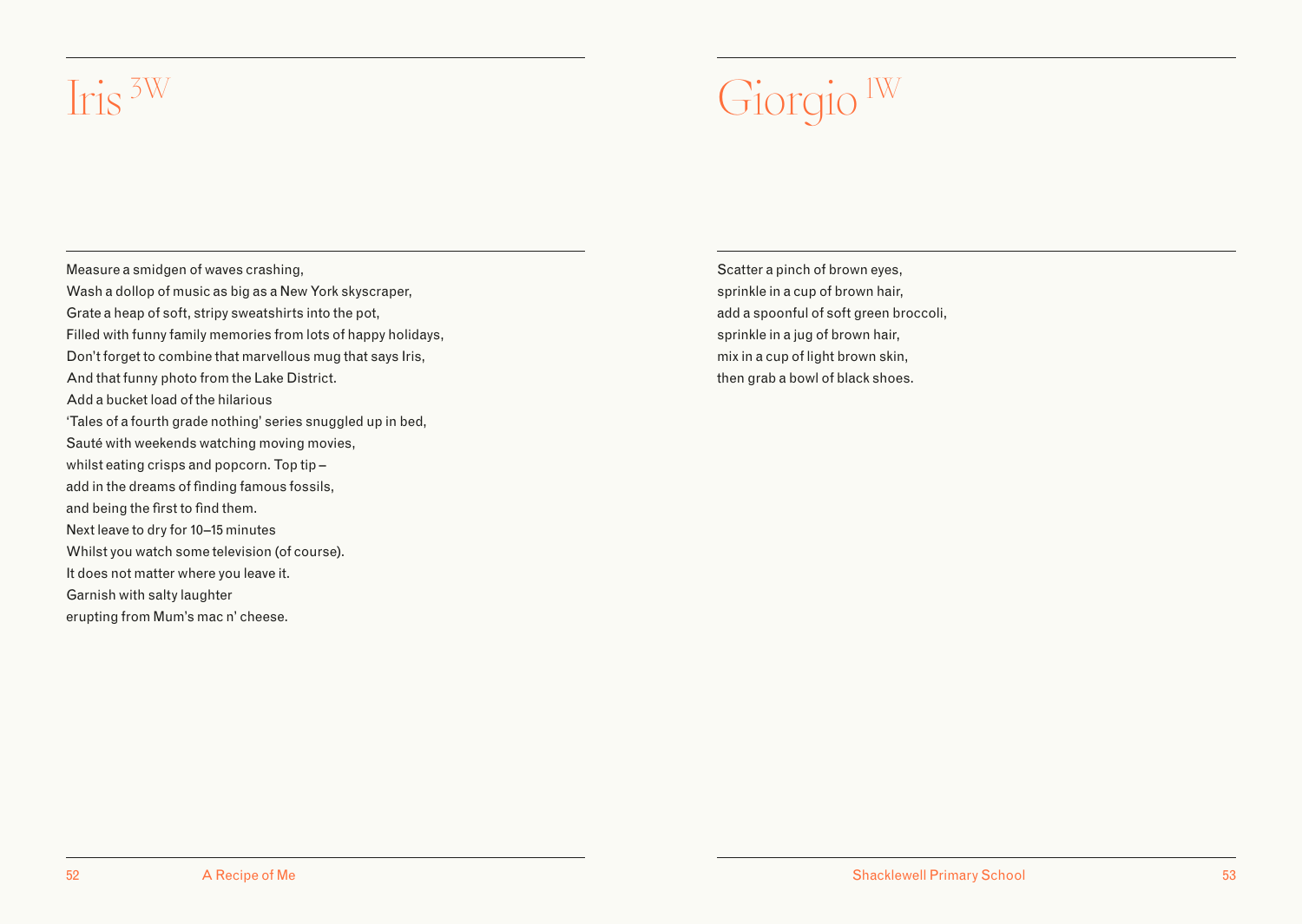### <span id="page-28-0"></span>Kezia <sup>5W</sup> Hasnain <sup>2W</sup>

Start with a pinch of family and friends, Then a gallon of Descendant films, And then don't forget about my nap With my lucky ball. Sprinkle some more pizza and cupcakes, Line the pan with educated teachers, Add a big scoop of some project MC2 Hola, And light the oven because The recipe is going to end. Whip up some pink bubble gum, Finally slap in a piece of art And add to the peaceful oven.

Scoop one spoon of playing perfectly, Spill five ml of orange juice, Chop five ml of Isabelle, Ooze ten tsp of my family, Mix 15 tsp of making a country, Pour nine spoons of Pakistani and British, Then grate one litre of Islam.

Thanks for learning about me :)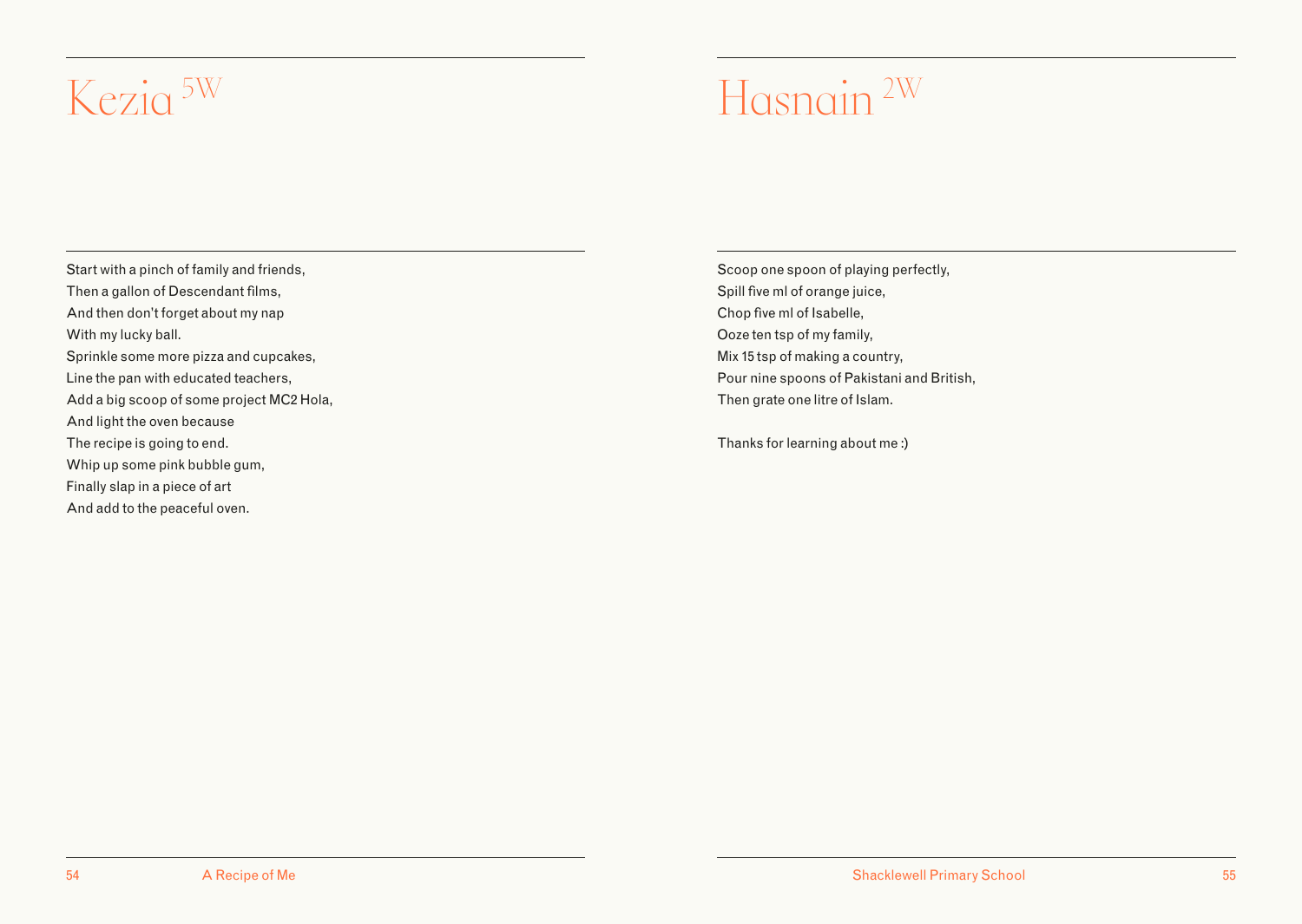### <span id="page-29-0"></span>Leina <sup>4W</sup> Deniz <sup>6W</sup>

Take a bit of my annoying brother, Add a splash of Roblox, Add a whisk of timid.

Turn the oven to love, Sprinkle on some kindness, Blend with some peace and quiet And pour into the baking tin.

When it's ready to deal, Lift from the oven And decorate with birds singing.

And serve with seeing my brother after school and everyday.

Preheat the oven to 180 degrees, Freshly pick a teaspoon of creativity, Sprinkle a pinch of gathered, Magical, mysterious music Add 223 grams of petrol scent.

Go to the Amazon Rainforest And freshly gather a pinch of football, Dice and crumble into a bowl With Fifa and Spiderman.

Scramble together a bit of Michael's magnificent laugh, Drizzle a cup of Disneyland, Beat together with an imagination. Finally, bake it all.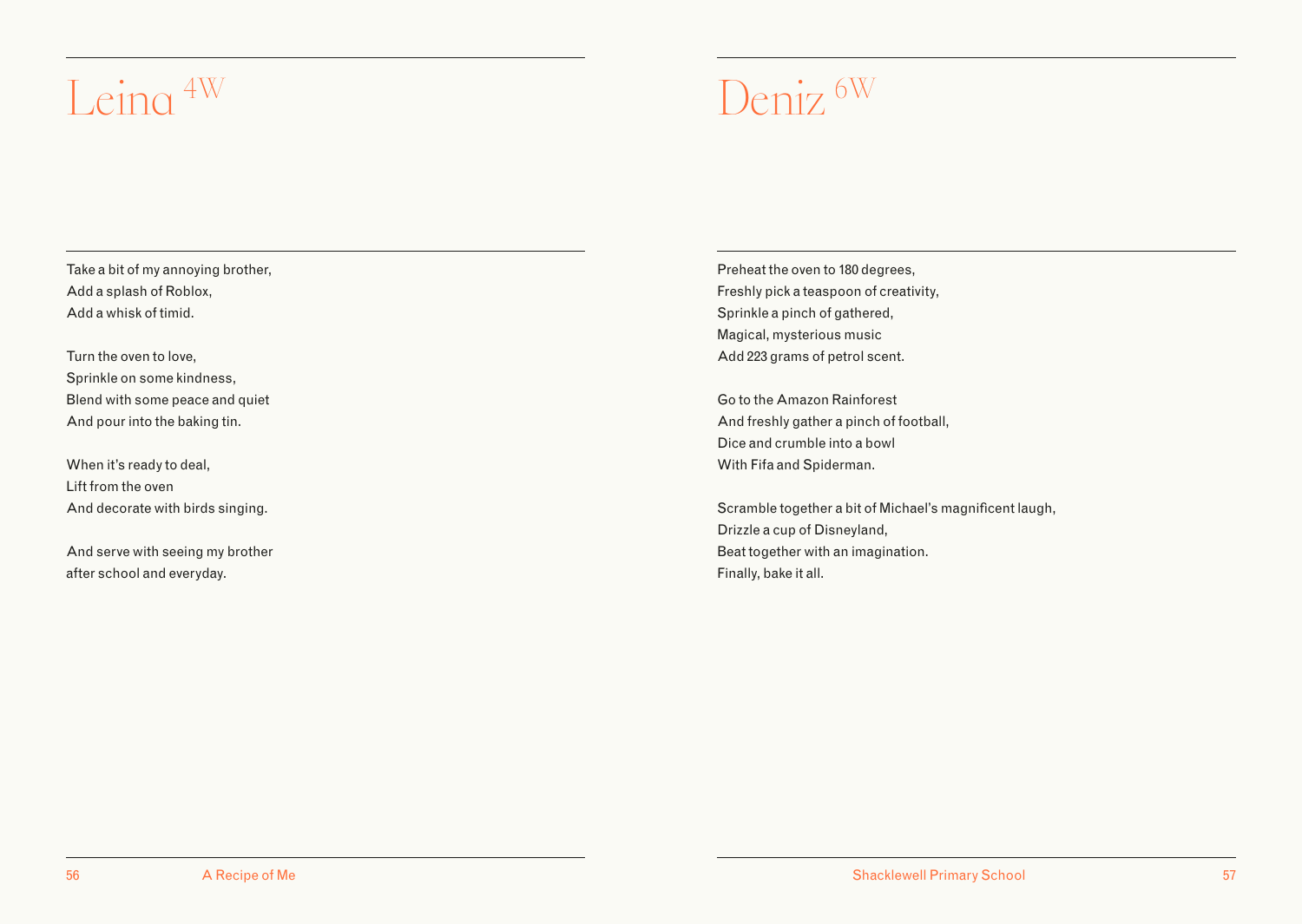# <span id="page-30-0"></span>Miguel<sup>3W</sup> Jean <sup>IW</sup>

Measure a bucket load of soft smiles, Weigh a heap of soft silly giggles, Don't forget to whisk in daring Dragon Ball Z books, Mix in daring daydreams of silly songs, Season with a mountain load of fun memories from rocking Roblox, Leave to settle while you are watching the adventurous anime of Dragon Ball heroes on your comfy couch, Slice and dice then garnish with family fun then sprinkle with golden giggles.

Scatter a pinch of blue eyes, sprinkle a cup of nice lovely brown love, add a spoonful of green kindness, sprinkle a jug of blond hair, mix in a cup of brown fur then grab a bowlful of black hair.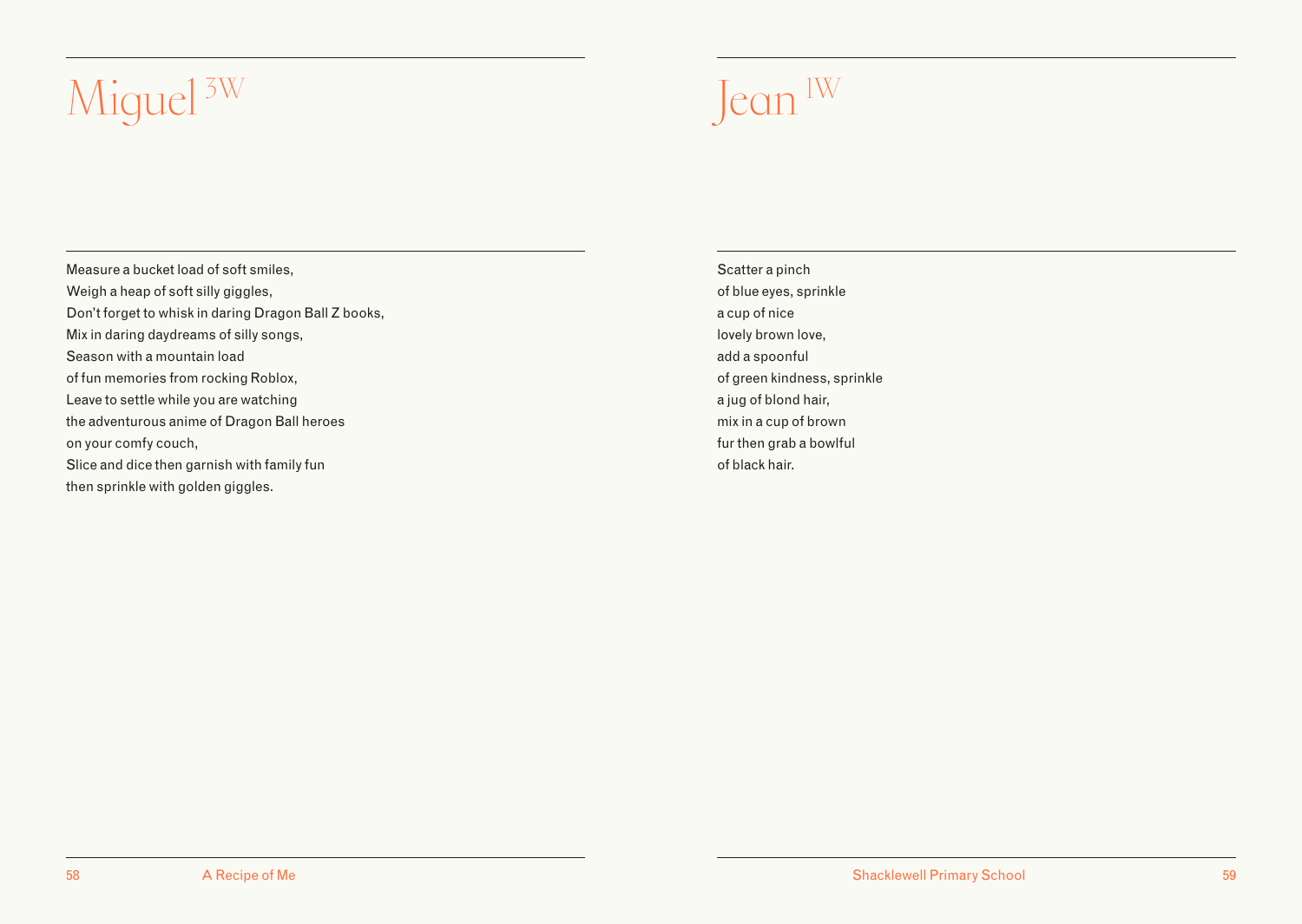### <span id="page-31-0"></span> $Cl$ audia <sup>5W</sup>  $I_{\text{a}}$ ima <sup>2W</sup>

Heat the oven with mixed media arts, Line the tin with a dollop of confidence, Slap the sports in a bowl, Add a pinch of love for fashion, Sprinkle in a dash of shorts, Grind in some baking, singing and acting, Oh, I really do love that so! Measure a cup of late-night horror stories – Gallons of that to the mix. Finely chop up some humour, And then mix up some merry music. Stir in some science – Space galore! Finish it off with a seasoning of writing, Pop in the oven, But just remember! Just like each human – never the same, each is unique.

Slice a cup of art, Chop a bag of swimming, Chop in every bit of Rae, Slice up ten handfuls of movies, music and holidays, Mix in the book 'Good Night Tales for Rebel Girls' And grate in a bag of stories. Grate in a spoon of family and pets. Sprinkle in some gymnastics And one cup of roller skating And ice cream.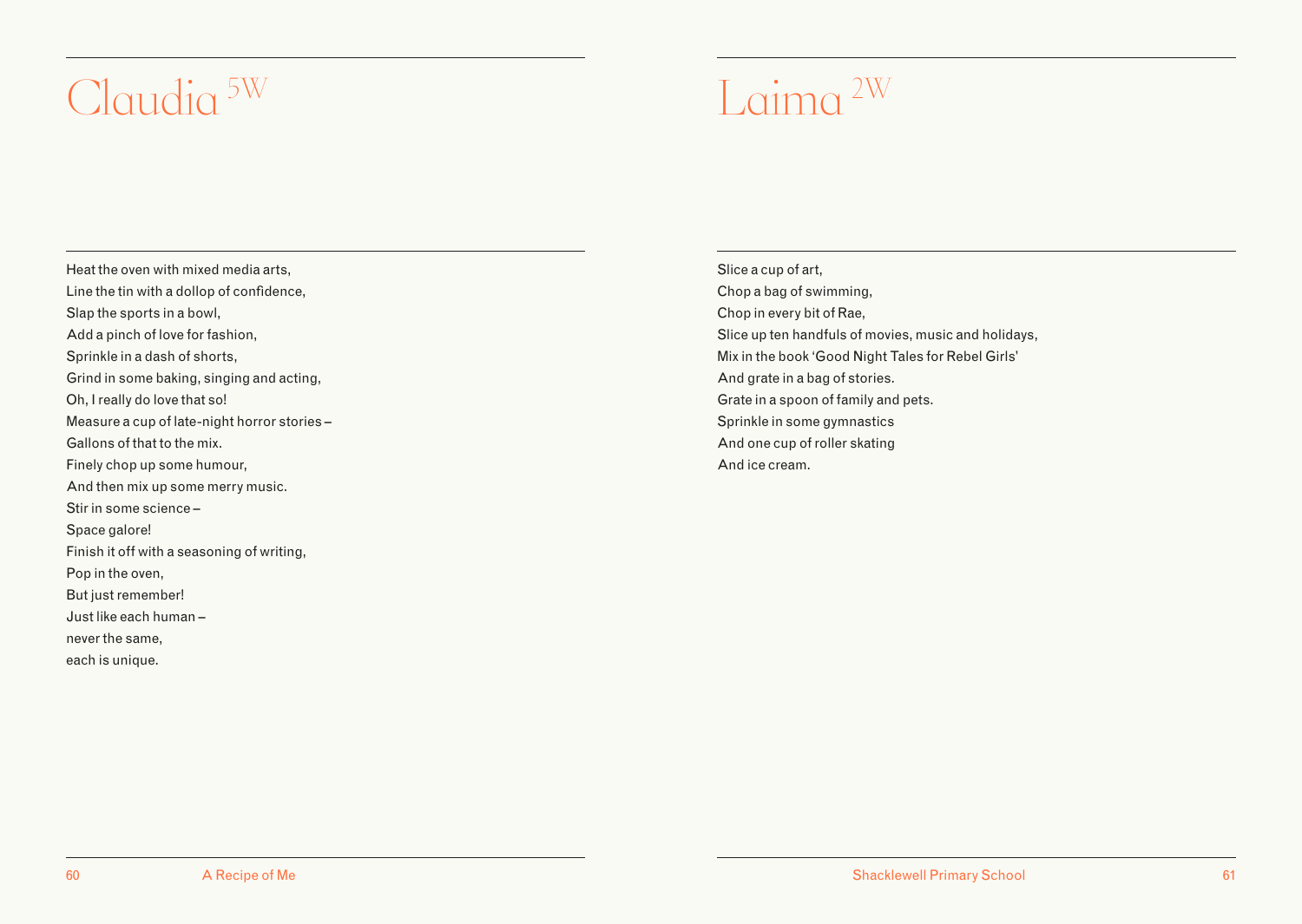### <span id="page-32-0"></span>Zanaib<sup>4W</sup> Mikel<sup>6W</sup>

Take a pinch of beauty, Add a splash of friendship, Mix in a dollop of getting annoyed by your brother And whisk with a strike of smartness.

Turn the oven to calmness, Sprinkle on some kindness, Blend with a love of peace and quiet, And pour into a baking tin. When ready to deal with irritating bros Lift from the oven and…

Decorate with sibling nonsense And serve with a pinch of stress. Gather the smell of gummy bears Knead a handful of crazy Chop a generous amount Of Michael's laugh.

Whisk 500 grams Of dreaming to be a pro rugby player Fry a teaspoon of shouting out in Maths Slowly bake A bike ride with seven brothers (and sister) Once crispy serve with Some swag and drip.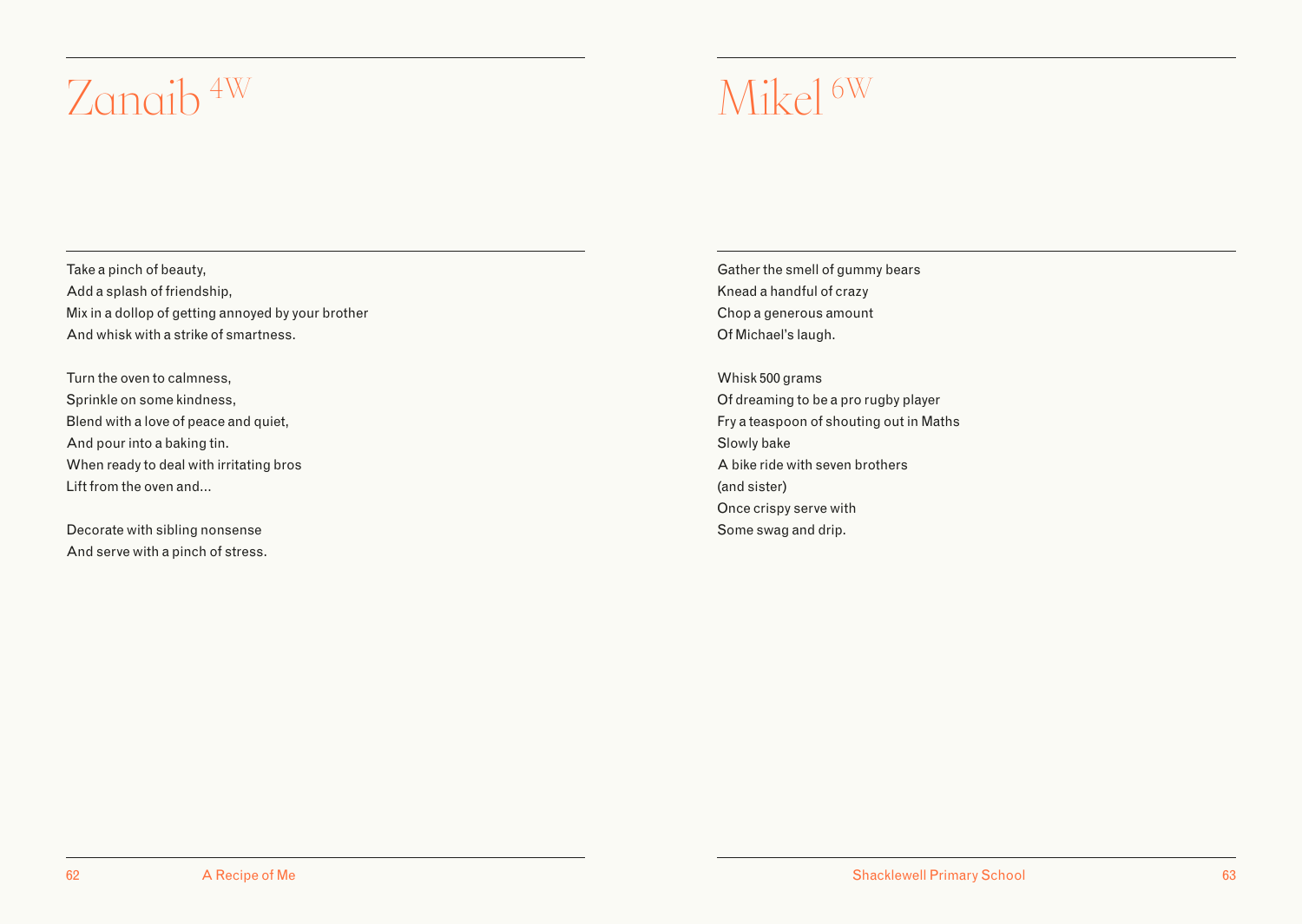### <span id="page-33-0"></span>Lork  $\frac{3W}{\pi}$  Louis  $\frac{1W}{\pi}$

Measure out ten tremendous tablespoons of navy-blue jeans, Next, mix a heap of the smell of fresh books, Gently pour into your marvellous mixing bowl, Don't forget to dice a huge mountain of roller-skates with minty stripes, Then carefully take off the wheels, Stir in a TV with Abominable blaring Whilst snuggled with my kittens on the sofa, Bake altogether with a pinch of music and laughter. Leave to settle on your wooden counter with stains, while you watch the funny, sweet program, 'True.' Slice with your sharpest knife! Top Tip: always serve with family memories.

Scatter a cup of brown eyes, sprinkle ten cups of hair, add a spoonful of red love, sprinkle four jars of blonde hair, mix with a cup of brown skin and grab a bowl of black glasses.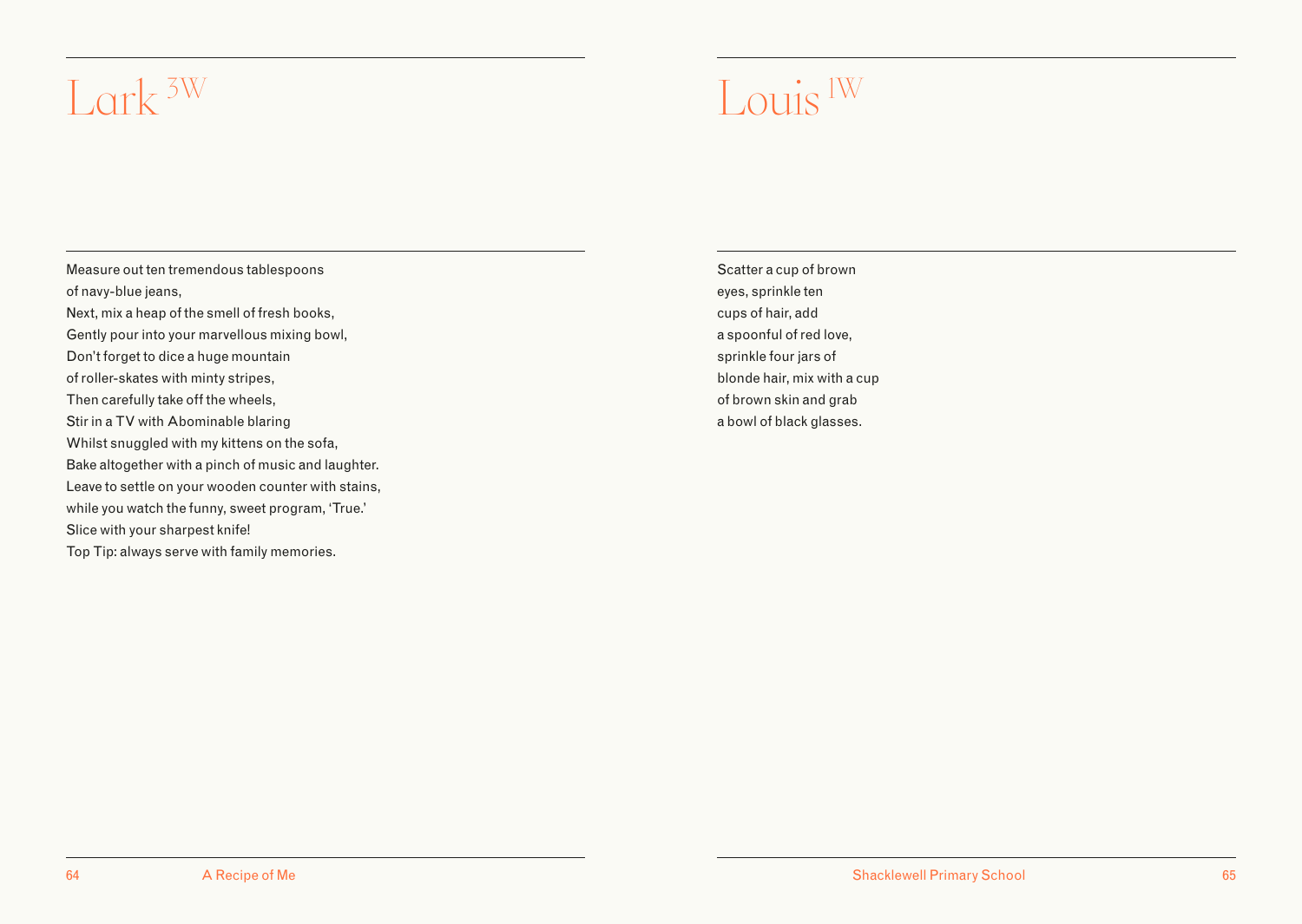### <span id="page-34-0"></span>Daphne <sup>5W</sup> Julianah <sup>2W</sup>

To make a Daphne Sundae This is what you need: Paint, Oreo eggs, composing and music, a great partner (Claudia's) smiles, Disney and acting.

Firstly, line the tray with paint, Then turn up the oven to uncertain amounts, Crack three large Oreo eggs and add a dash of composing, and other ways of making music.

My partner Claudia will make this good – A gallon of smiles makes this bowl whizz up, Then mix well.

Add a pinch of late Sunday mornings with picnics and fun, Stir Disney movies up with a bang, boom sing, Acting is a great thing for me, a pinch of will make this jubilant! Have fun, Bake this well and you'll create me! (To spoil the fun)

Add in a handful of fabulous football, don't forget Arsenal. Get a teaspoon of perfect painting and make sure it has lots of dark colours, Pepper in two handfuls of sunny Shiloh and tiny Tayyba because they're my friends. Stir in one 100g of brilliant books – make sure they are Horrid Henry books. Slice up the whole bag of kindness – because I am kind. Chop a handful of wanting to be a doctor – because I want to be a doctor Organise two cups of wonderful family, then you're done – enjoy.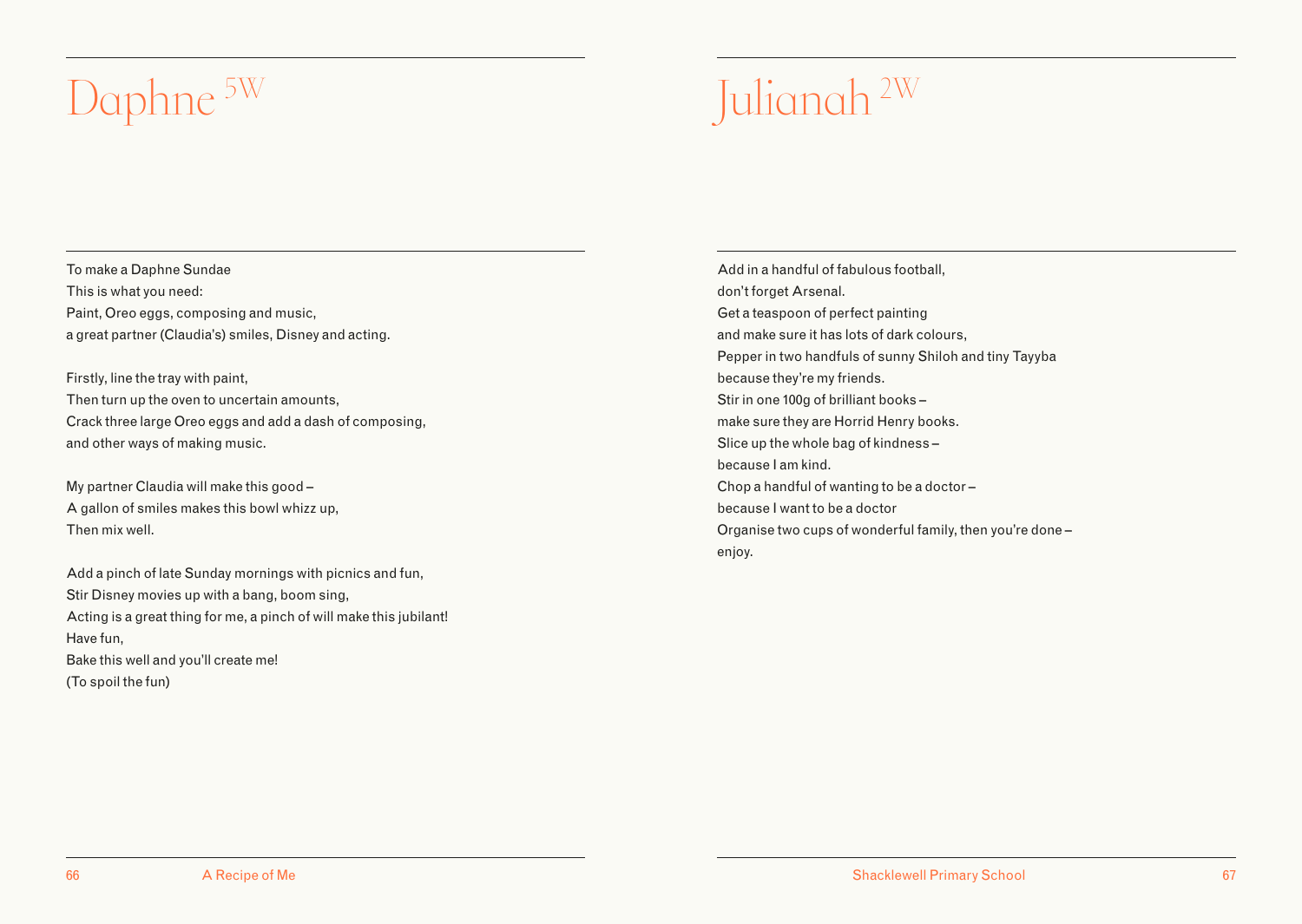### <span id="page-35-0"></span>Zoe  $4W$  Samantha  $6W$

Take a scoop of humour, Add a splash of love, Mix in lots of kindness, With two odd socks.

Turn the oven to day-dreaming, Sprinkle in some fun! Whisk it with a book, Then put the batter in a tin – Make sure it is neat, tidy, and even, Then put it in to bake.

In five minutes It should be all creative, take it out When you are irritated with your little sister, And decorate with mischief!

And serve it on a plate, Decorated with a dog, Then pipe some forests on. Knead a dollop of my home, pick a fresh pile of going to the park. Butter a bit of calmness in my body, sprinkle a handful of songs from my church, my bible.

Bake in a pastry oven some brilliance at TT and sportsmanship.

Decorate by sprinkling on purple colour and circles of laughter.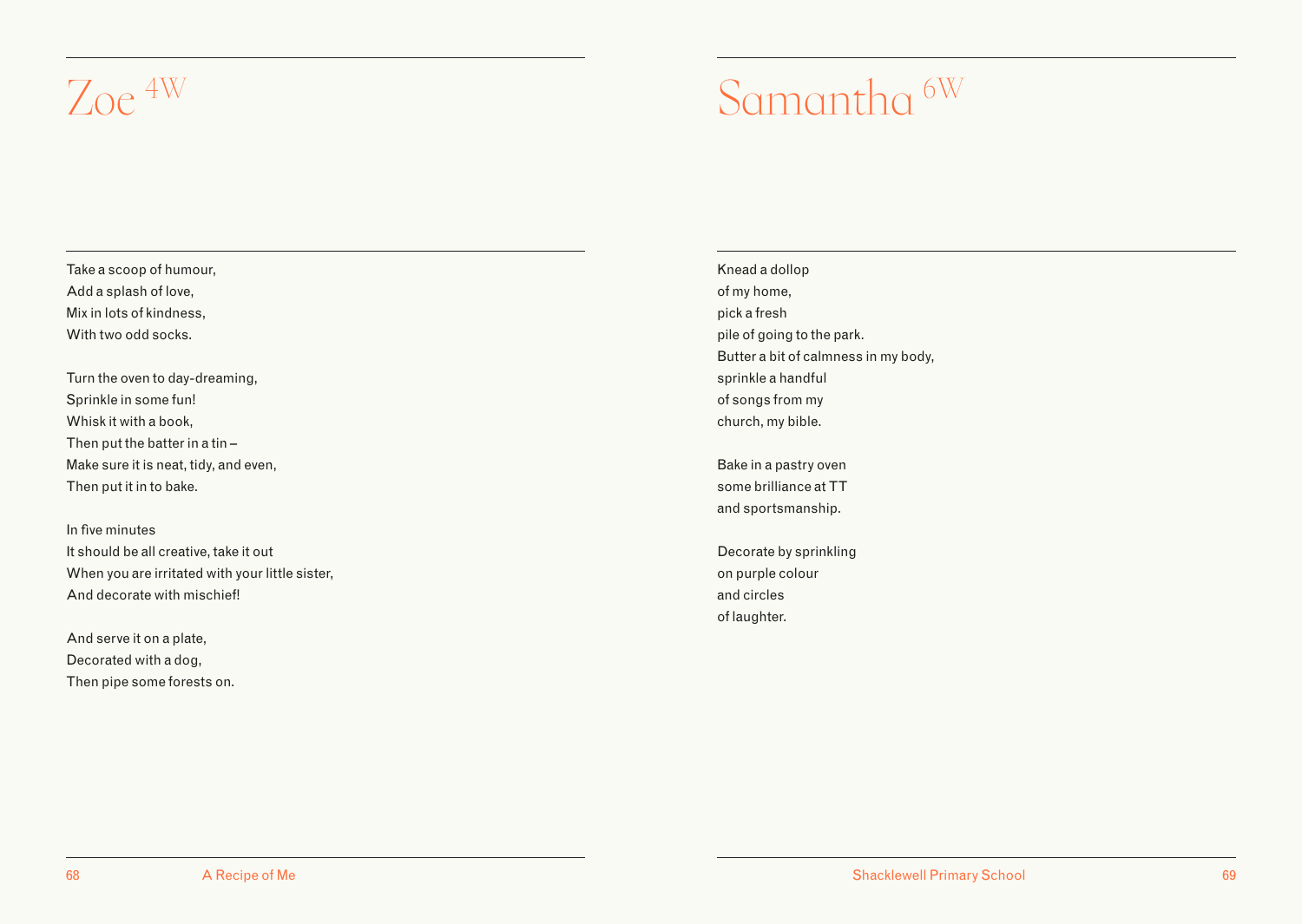### <span id="page-36-0"></span>Callie  $5W$  1W 1W

Add a cup of fun friends and family as kind as a nap in the sun, put a dollop of stylish blue jumpsuits in a bowl mixed with funny memories, don't forget to whisk in every single conjuring court until you can see the adventures, add a pinch of distracting day dreams in the middle of a lesson, then dollop a heaped spoon of imagination and a dream of being a baker, line a tray with a weekend at the sea then sit back until you think it is ready, then leave to settle on a platter of water parks and holidays in Italy, don't forget to seal with playtime giggles, a cousin's laugh and enjoy together.

Scatter a pinch of nice loving blue eyes, add a spoonful of lovely food colouring, sprinkle a jug of beautiful blonde hair, mix in a cup of brown food colouring, grab a bowl of black hair.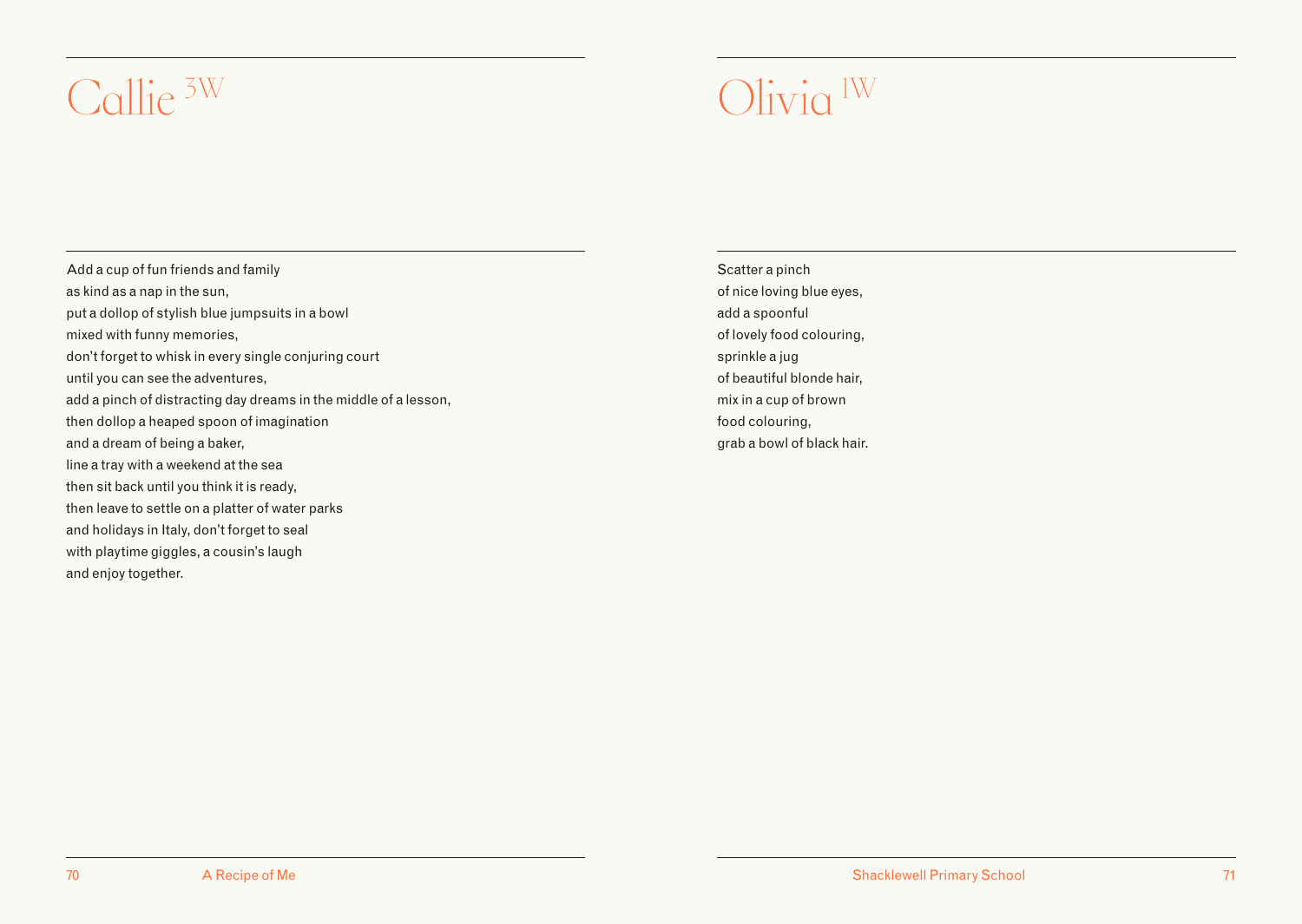### <span id="page-37-0"></span>George <sup>5W</sup> Shiloh <sup>2W</sup>

Lay out the soothing sound of popcorn popping, and season with friends and family, then dip the Oreos in love and jokes, and carefully place on top. Dribble some gaming into the pan and let the sunny days sizzle. Let Bruno's snoring melt, And chuck in the smell of cinnamon. Whisk in the takeaways and movies too, and grind up my favourite colour (navy blue). Add a generous helping of weekend sleeping, Fold Christmas and Easter into the dough, Cook in the warmth of a 5th of November Bonfire.

Scoop in a handful of Tyrone, Pepper in a cupful of rightful reading, Chop up five tablespoons of Julie, Mix in a tablespoon of mind-blowing Matilda, Drizzle in a spoonful of sunshine, Slice a cupful of Jamaica, Add in a handful of chicken carving, Mix in a dose of love, Bake with a cupful of kindness And drizzle on a cupful of purple.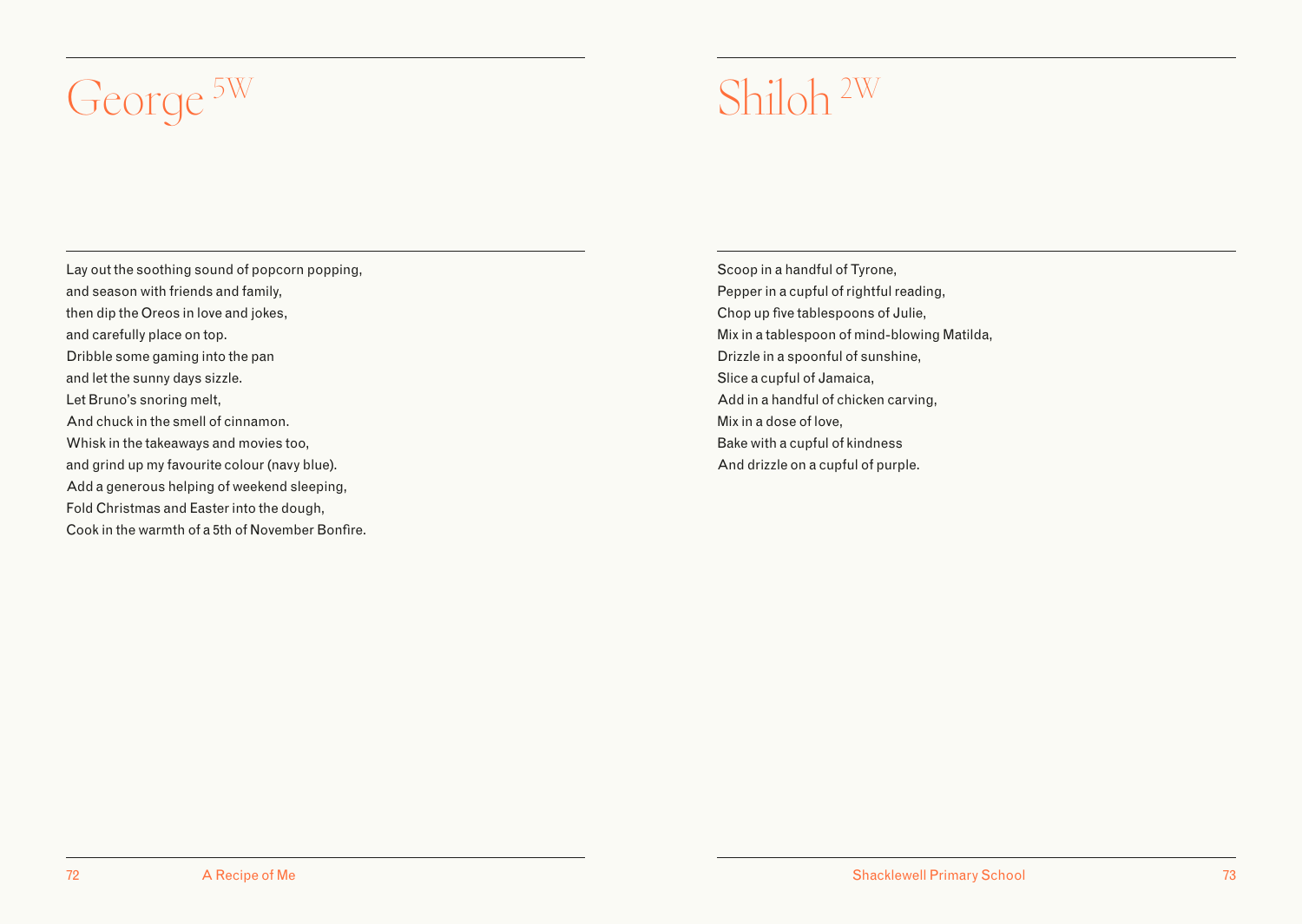## <span id="page-38-0"></span>Holly<sup>5W</sup> Ted <sup>3W</sup>

Start with a pinch of maths and a sprinkle of Roblox, Pour gallons of my Mum, And a dash of music, Throw in some trainers and slices of friends, Squeeze in the school and all of the teachers, And don't forget Mr McGrath and 5W. Season with basketball, And roast it with some competitiveness, Chop up some phones, And whisk in books and sleep. Add a handful of McDonalds, Smack in some spaghetti meatball stew, Now mix ALL OF THAT And that's a recipe of me!

Weigh a bucket load of snow tiger onesies – As big as mount Everest and the brilliant beyond, Then add a heap of friendly fried eggs to the pan Lined with scented candles. Top tip: chop slices of marvellous Minecraft And mix in a weekend of terrific TV and my daring dog – he is like a dumb Dog Man. Cook up some playing pretty professional football like Mbappé, Season a mountain of compassionate and funny attitudes – as big as the Statue of Liberty and the silly Shard, Leave to cool against the silver-grey kitchen counter.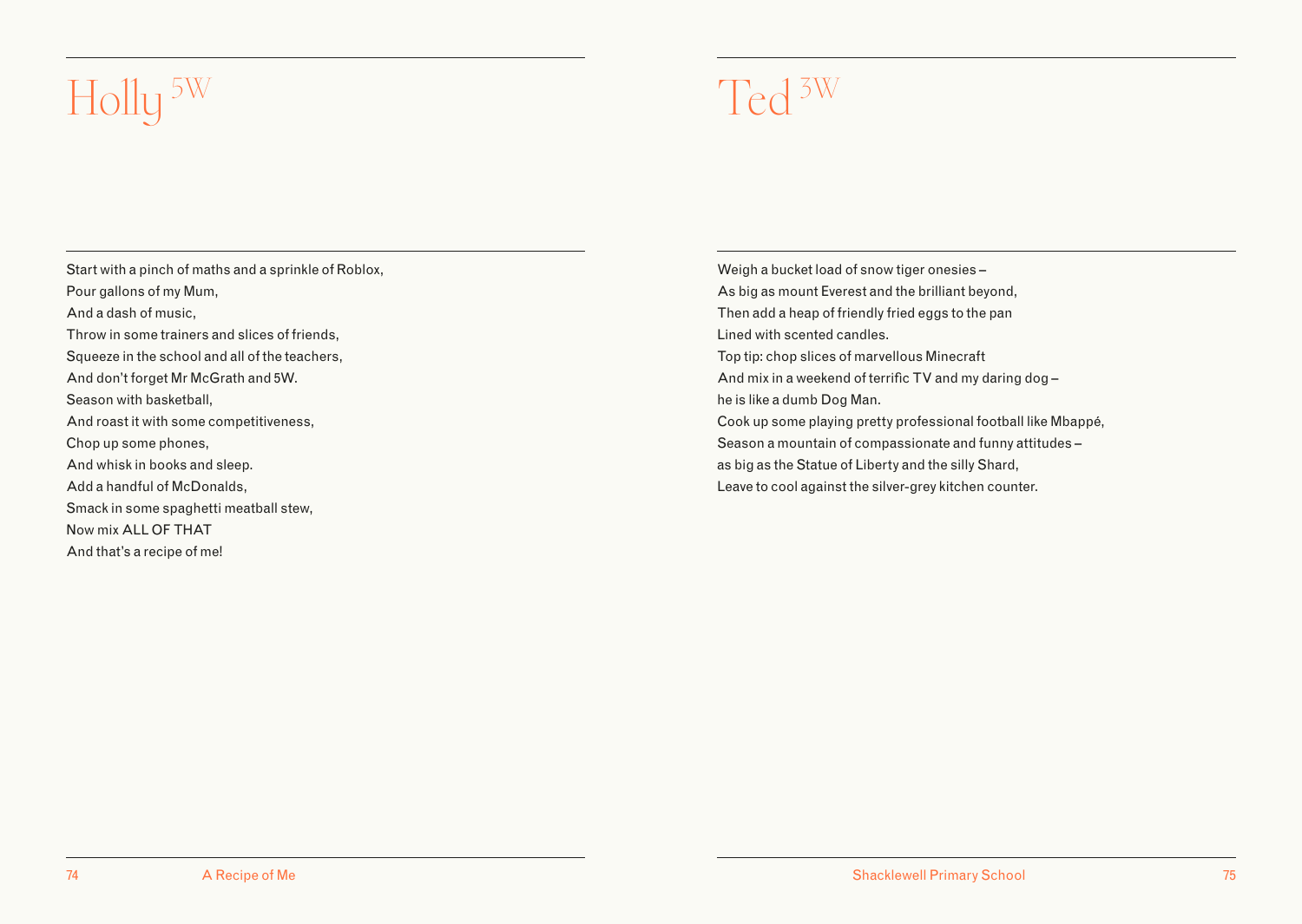### <span id="page-39-0"></span>Oscar 5W Sulaiman 2W

Sprinkle in five grams of football, add in a cup of amazing swimming, carefully slice some determination along with some Meesha Makes Friends. Don't forget to add prehistoric dinosaurs with some pizza, along with fasting and my Muslim faith and becoming an archaeologist with some gymnastics, also mix in some pasta with PS4, PS5 and Nintendo Switch, my family, hugs and cake. Finally add playing, joyfulness, helpfulness and love before roasting some adventure and some traveling.

Start by mixing together a dollop of football and rugby, Add in about two finely chopped blocks of art, Squeeze in some memes and don't forget the funny pugs. Roll in some of Manchester United along with some freshly chopped laughter, Knead in some family fun, along with an ounce of daily football, Put in a large helping of waking up, ready for school. Next add in a tablespoon of happiness, Toss in a handful of playing with friends, Sieve in some high fives and turn up the heat. Add in a snap of comic bar and after a whisk, add in chopped weekends. Leave for about 10–15 minutes then stir vigorously. After that, Add a thin cut of American football with my Dad With a quarter litre of tasty fruit. Throw in some ripped off mobile games, Along with a large dose of playing in the rain, Add a small dash of travelling and a pinch of Coronavirus disappointment, with a bit of skiing. Leave in some diced Among Us with a handful of hockey, Season with cheekiness and a touch of overreacting to touchdowns. Let the ingredients simmer in the pot, and leave for roughly an hour, Serve fresh off the press.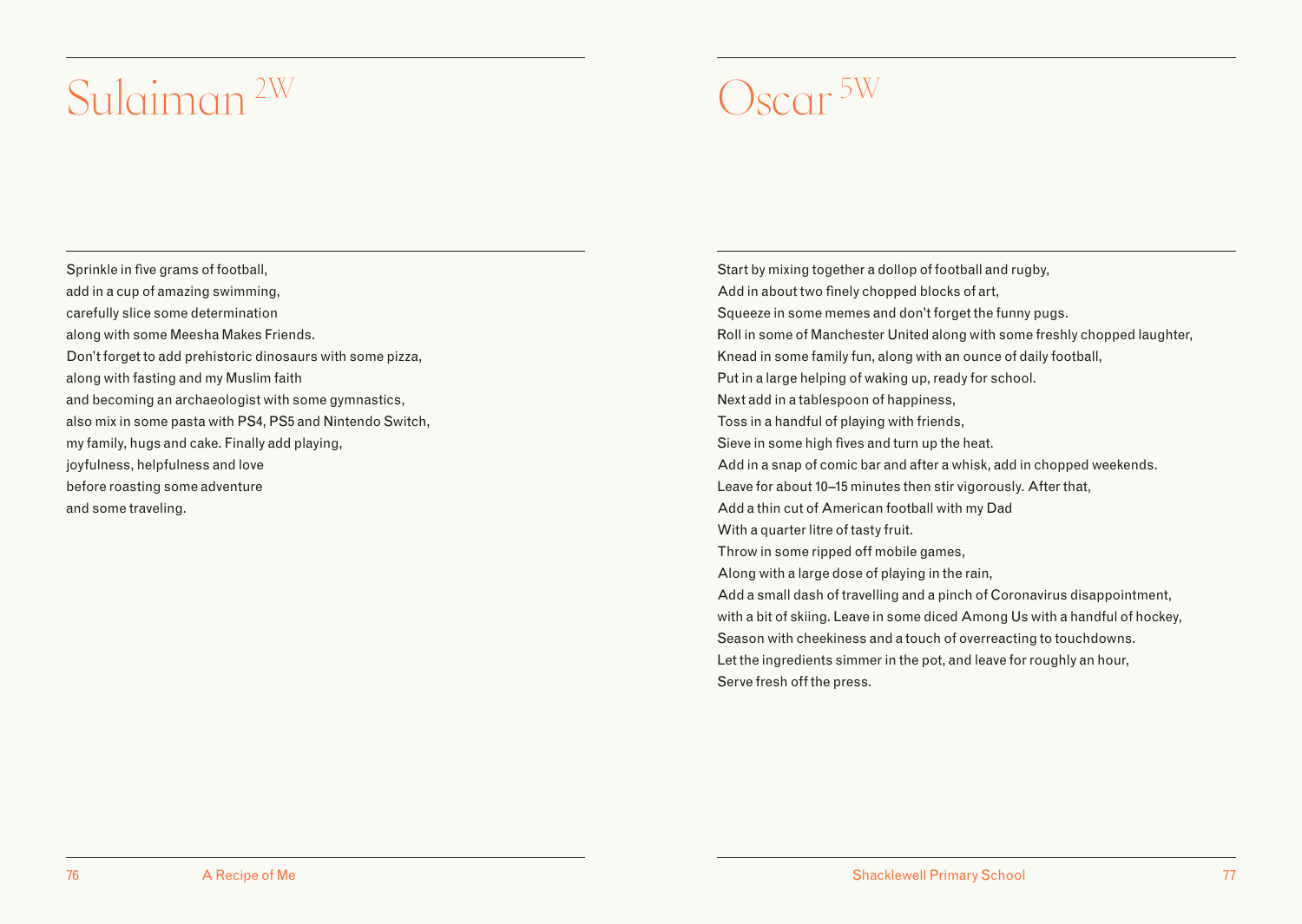## <span id="page-40-0"></span>Rayyan 3W

Pour in a bucket load of crumbling cookies as tall as Mount Everest, Grate a heap of barbecue smoke

into the pot of delightful dreams,

Don't forget to put in the

dramatic piano music!

Dice some hilarious, hot sun shorts

into the pot of daring dreams,

Sprinkle some Horrid Henry books

into the pot of outstanding octopuses,

Leave to cool on my metal, magnetic counter

stained with a metal sink and a black, rigid microwave,

Slice and dice with a yellow knife

and with family laughter always.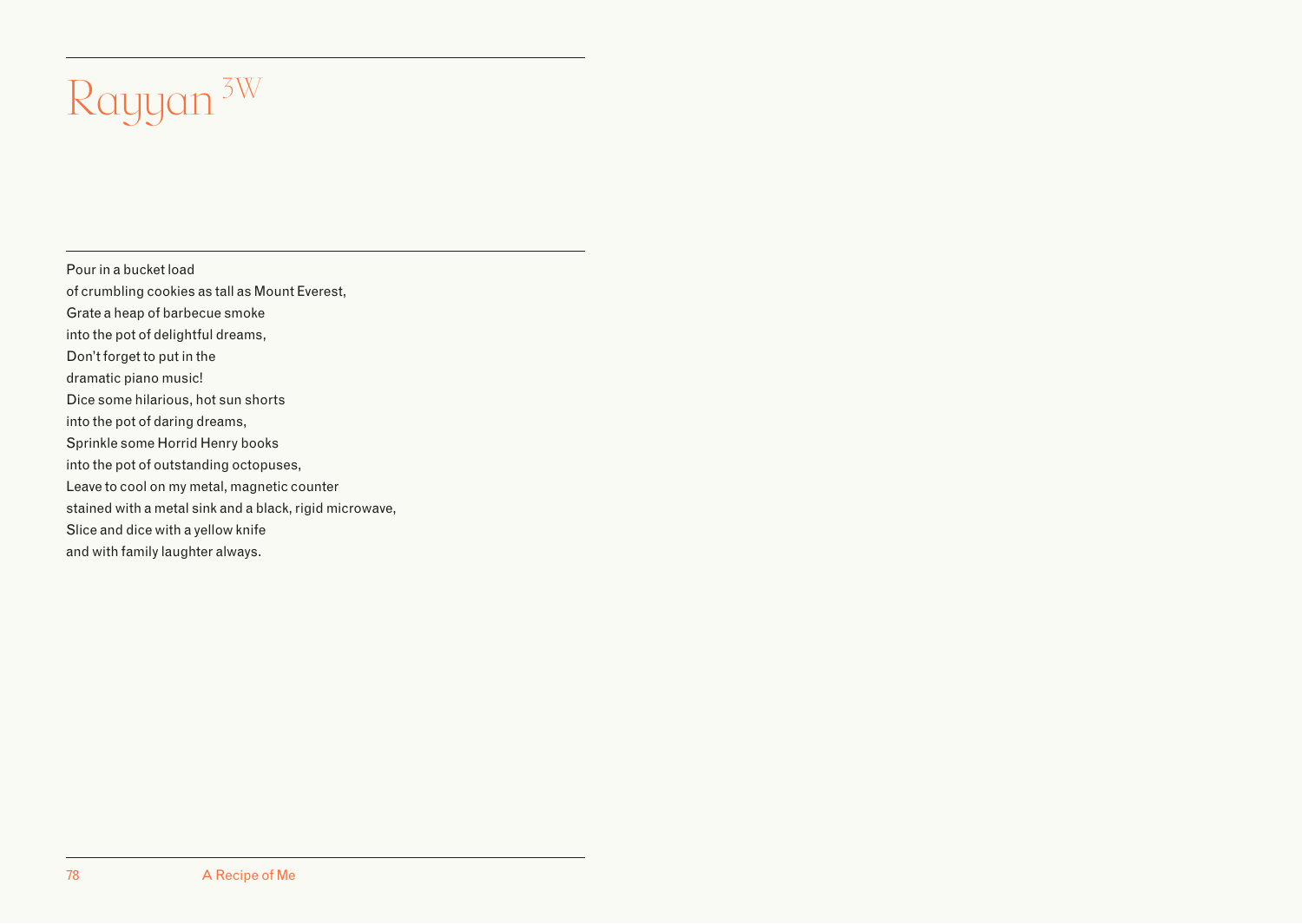

The Ministry of Stories champions the writer in every child. Co-founded by author Nick Hornby in 2010, we help young people write brighter futures for themselves through the power of their ideas and imagination. We build confidence, self-respect and communication skills through innovative writing programmes and one-to-one mentoring for children, working in schools and at our dedicated writing centre in east London.

Ministry of Stories is hidden behind our fantastical shop, Hoxton Street Monster Supplies, which has been serving monsters – and the occasional human – since 1818. All proceeds from their delectable offerings including Werewolf Biscuits, Cubed Earwax and Sugar-Dusted Bogies go back to support our work with young people aged 8–18.